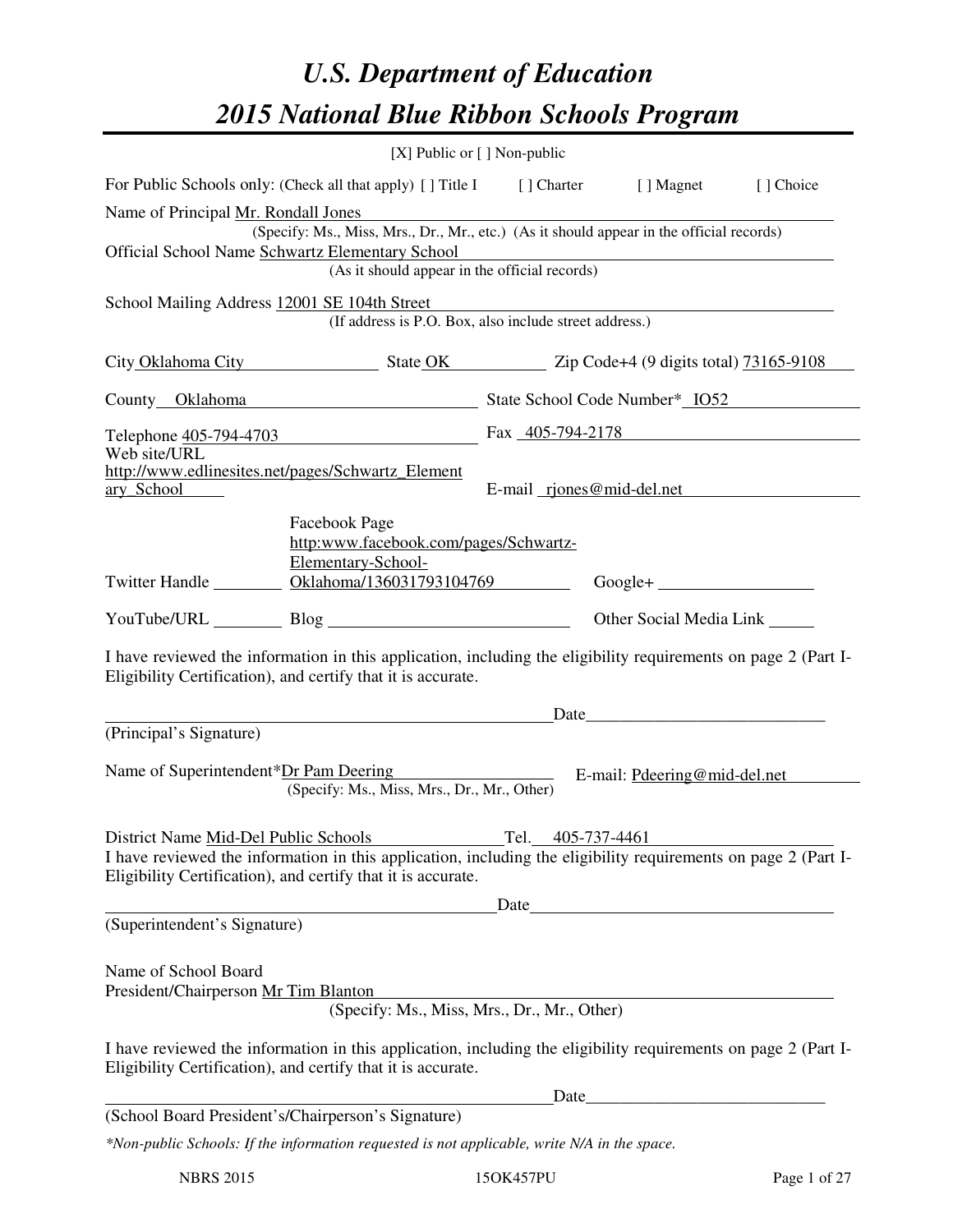#### **Include this page in the school's application as page 2.**

The signatures on the first page of this application (cover page) certify that each of the statements below, concerning the school's eligibility and compliance with U.S. Department of Education and National Blue Ribbon Schools requirements, are true and correct.

- 1. The school configuration includes one or more of grades K-12. (Schools on the same campus with one principal, even a K-12 school, must apply as an entire school.)
- 2. The school has made its Annual Measurable Objectives (AMOs) or Adequate Yearly Progress (AYP) each year for the past two years and has not been identified by the state as "persistently dangerous" within the last two years.
- 3. To meet final eligibility, a public school must meet the state's AMOs or AYP requirements in the 2014-2015 school year and be certified by the state representative. Any status appeals must be resolved at least two weeks before the awards ceremony for the school to receive the award.
- 4. If the school includes grades 7 or higher, the school must have foreign language as a part of its curriculum.
- 5. The school has been in existence for five full years, that is, from at least September 2009 and each tested grade must have been part of the school for the past three years.
- 6. The nominated school has not received the National Blue Ribbon Schools award in the past five years: 2010, 2011, 2012, 2013, or 2014.
- 7. The nominated school has no history of testing irregularities, nor have charges of irregularities been brought against the school at the time of nomination. The U.S. Department of Education reserves the right to disqualify a school's application and/or rescind a school's award if irregularities are later discovered and proven by the state.
- 8. The nominated school or district is not refusing Office of Civil Rights (OCR) access to information necessary to investigate a civil rights complaint or to conduct a district-wide compliance review.
- 9. The OCR has not issued a violation letter of findings to the school district concluding that the nominated school or the district as a whole has violated one or more of the civil rights statutes. A violation letter of findings will not be considered outstanding if OCR has accepted a corrective action plan from the district to remedy the violation.
- 10. The U.S. Department of Justice does not have a pending suit alleging that the nominated school or the school district as a whole has violated one or more of the civil rights statutes or the Constitution's equal protection clause.
- 11. There are no findings of violations of the Individuals with Disabilities Education Act in a U.S. Department of Education monitoring report that apply to the school or school district in question; or if there are such findings, the state or district has corrected, or agreed to correct, the findings.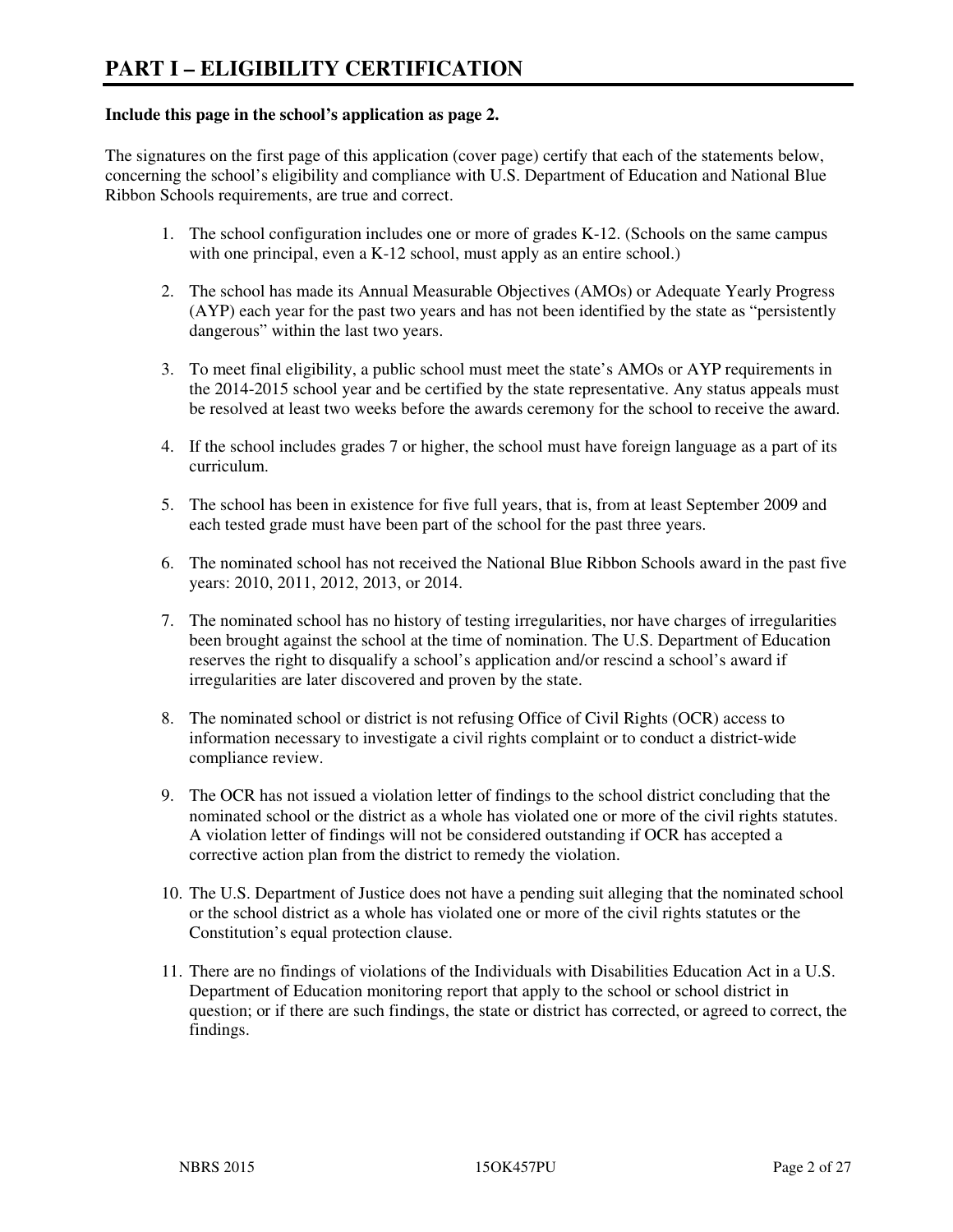# **PART II - DEMOGRAPHIC DATA**

#### **All data are the most recent year available.**

**DISTRICT** (Question 1 is not applicable to non-public schools)

| Number of schools in the district<br>(per district designation): | 15 Elementary schools (includes K-8)<br>5 Middle/Junior high schools<br>3 High schools |
|------------------------------------------------------------------|----------------------------------------------------------------------------------------|
|                                                                  | $0 K-12$ schools                                                                       |

23 TOTAL

**SCHOOL** (To be completed by all schools)

- 2. Category that best describes the area where the school is located:
	- [ ] Urban or large central city [ ] Suburban with characteristics typical of an urban area [ ] Suburban [ ] Small city or town in a rural area [X] Rural
- 3. 4 Number of years the principal has been in her/his position at this school.
- 4. Number of students as of October 1 enrolled at each grade level or its equivalent in applying school:

| Grade                           | # of         | # of Females   | <b>Grade Total</b> |
|---------------------------------|--------------|----------------|--------------------|
|                                 | <b>Males</b> |                |                    |
| <b>PreK</b>                     | 25           | 15             | 40                 |
| K                               | 21           | 22             | 43                 |
| 1                               | 24           | 25             | 49                 |
| $\boldsymbol{2}$                | 29           | 23             | 52                 |
| 3                               | 30           | 22             | 52                 |
| 4                               | 23           | 18             | 41                 |
| 5                               | 19           | 23             | 42                 |
| 6                               | 0            | $\theta$       | 0                  |
| 7                               | 0            | $\overline{0}$ | 0                  |
| 8                               | 0            | 0              | 0                  |
| 9                               | $\theta$     | $\overline{0}$ | 0                  |
| 10                              | 0            | 0              | 0                  |
| 11                              | 0            | 0              | 0                  |
| 12                              | 0            | 0              | 0                  |
| <b>Total</b><br><b>Students</b> | 171          | 148            | 319                |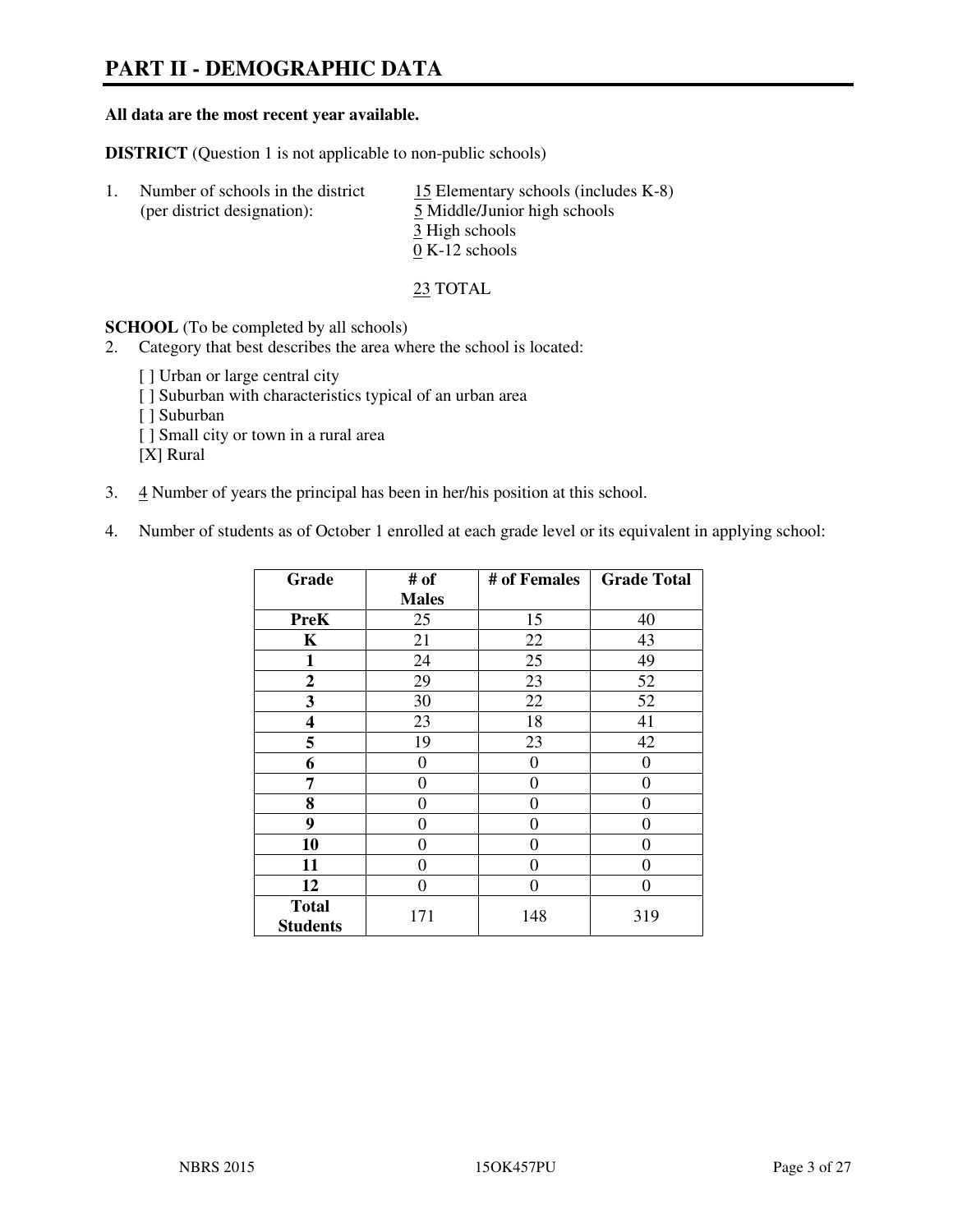5. Racial/ethnic composition of  $\frac{5}{9}$ % American Indian or Alaska Native the school: 2 % Asian

 2 % Black or African American 8 % Hispanic or Latino 0 % Native Hawaiian or Other Pacific Islander 75 % White 8 % Two or more races **100 % Total** 

(Only these seven standard categories should be used to report the racial/ethnic composition of your school. The Final Guidance on Maintaining, Collecting, and Reporting Racial and Ethnic Data to the U.S. Department of Education published in the October 19, 2007 *Federal Register* provides definitions for each of the seven categories.)

6. Student turnover, or mobility rate, during the 2013 - 2014 year: 9%

This rate should be calculated using the grid below. The answer to (6) is the mobility rate.

| <b>Steps For Determining Mobility Rate</b>         | Answer |  |
|----------------------------------------------------|--------|--|
| $(1)$ Number of students who transferred to        |        |  |
| the school after October 1, 2013 until the         | 12     |  |
| end of the school year                             |        |  |
| (2) Number of students who transferred             |        |  |
| <i>from</i> the school after October 1, 2013 until | 14     |  |
| the end of the school year                         |        |  |
| (3) Total of all transferred students [sum of      | 26     |  |
| rows $(1)$ and $(2)$ ]                             |        |  |
| (4) Total number of students in the school as      | 294    |  |
| of October 1                                       |        |  |
| $(5)$ Total transferred students in row $(3)$      |        |  |
| divided by total students in row (4)               | 0.088  |  |
| $(6)$ Amount in row $(5)$ multiplied by 100        | 9      |  |

# 7. English Language Learners (ELL) in the school: 3 %

11 Total number ELL

Number of non-English languages represented: 2 Specify non-English languages: Spanish, Vietnamese

8. Students eligible for free/reduced-priced meals:  $23\%$ Total number students who qualify:  $\frac{74}{ }$ 

# **Information for Public Schools Only - Data Provided by the State**

The state has reported that 30 % of the students enrolled in this school are from low income or disadvantaged families based on the following subgroup(s): Students eligible for free/reduced-priced meals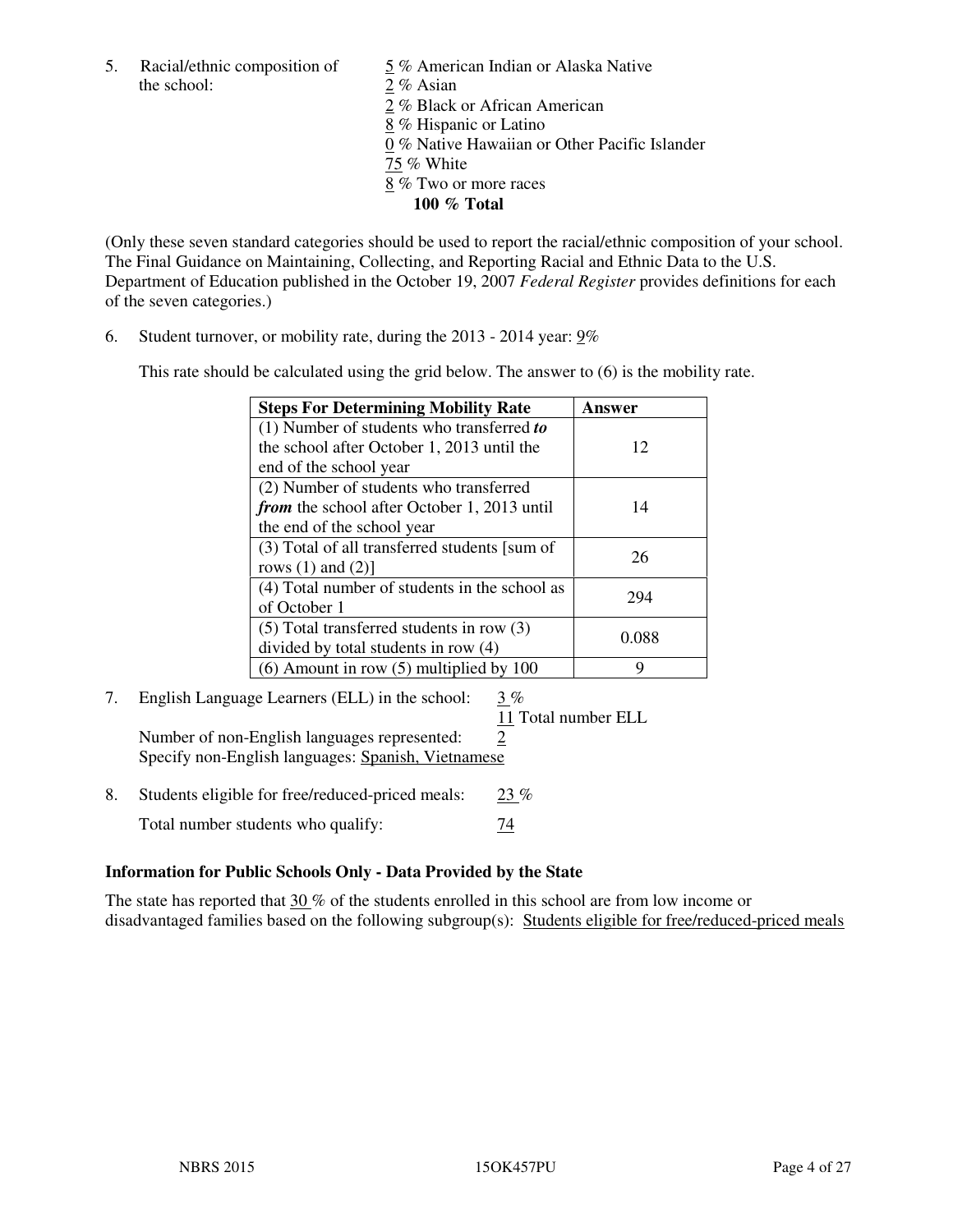9. Students receiving special education services:  $8\%$ 

27 Total number of students served

Indicate below the number of students with disabilities according to conditions designated in the Individuals with Disabilities Education Act. Do not add additional categories.

| 1 Autism                           | $\underline{0}$ Orthopedic Impairment   |
|------------------------------------|-----------------------------------------|
| 0 Deafness                         | 3 Other Health Impaired                 |
| 0 Deaf-Blindness                   | 8 Specific Learning Disability          |
| 0 Emotional Disturbance            | 12 Speech or Language Impairment        |
| $\underline{0}$ Hearing Impairment | 0 Traumatic Brain Injury                |
| 1 Mental Retardation               | 0 Visual Impairment Including Blindness |
| 0 Multiple Disabilities            | 2 Developmentally Delayed               |
|                                    |                                         |

10. Use Full-Time Equivalents (FTEs), rounded to nearest whole numeral, to indicate the number of personnel in each of the categories below:

|                                       | <b>Number of Staff</b> |
|---------------------------------------|------------------------|
| Administrators                        |                        |
| Classroom teachers                    | 13                     |
| Resource teachers/specialists         |                        |
| e.g., reading, math, science, special | 6                      |
| education, enrichment, technology,    |                        |
| art, music, physical education, etc.  |                        |
| Paraprofessionals                     |                        |
| Student support personnel             |                        |
| e.g., guidance counselors, behavior   |                        |
| interventionists, mental/physical     |                        |
| health service providers,             | 3                      |
| psychologists, family engagement      |                        |
| liaisons, career/college attainment   |                        |
| coaches, etc.                         |                        |
|                                       |                        |

11. Average student-classroom teacher ratio, that is, the number of students in the school divided by the FTE of classroom teachers, e.g.,  $22:1$   $25:1$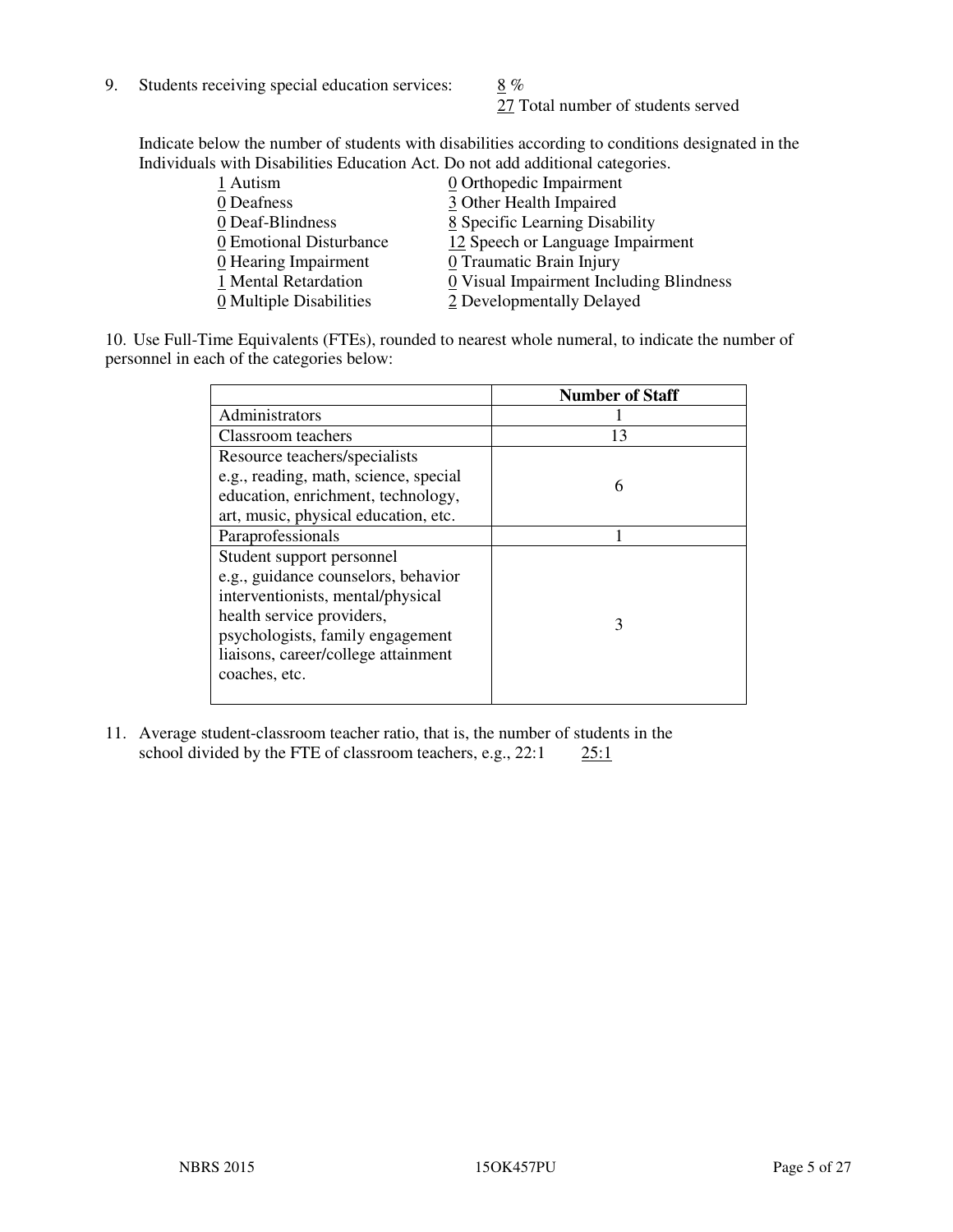12. Show daily student attendance rates. Only high schools need to supply yearly graduation rates.

| <b>Required Information</b> | 2013-2014     | 2012-2013       | 2011-2012 | 2010-2011 | 2009-2010 |
|-----------------------------|---------------|-----------------|-----------|-----------|-----------|
| Daily student attendance    | 96%           | $96\%$          | 96%       | $17\%$    | 97%       |
| High school graduation rate | $\gamma_{\%}$ | $\mathcal{V}_o$ | $0\%$     | 0%        | 0%        |

#### 13. **For schools ending in grade 12 (high schools)**

Show percentages to indicate the post-secondary status of students who graduated in Spring 2014

| <b>Post-Secondary Status</b>                  |       |
|-----------------------------------------------|-------|
| Graduating class size                         |       |
| Enrolled in a 4-year college or university    | 0%    |
| Enrolled in a community college               | $0\%$ |
| Enrolled in career/technical training program | $0\%$ |
| Found employment                              | $0\%$ |
| Joined the military or other public service   | $0\%$ |
| Other                                         |       |

14. Indicate whether your school has previously received a National Blue Ribbon Schools award. Yes X No

If yes, select the year in which your school received the award. 2008

15. Please summarize your school mission in 25 words or less: A positive attitude plus best effort will result in maximum learning in reading, writing and math for the twenty first century and beyond.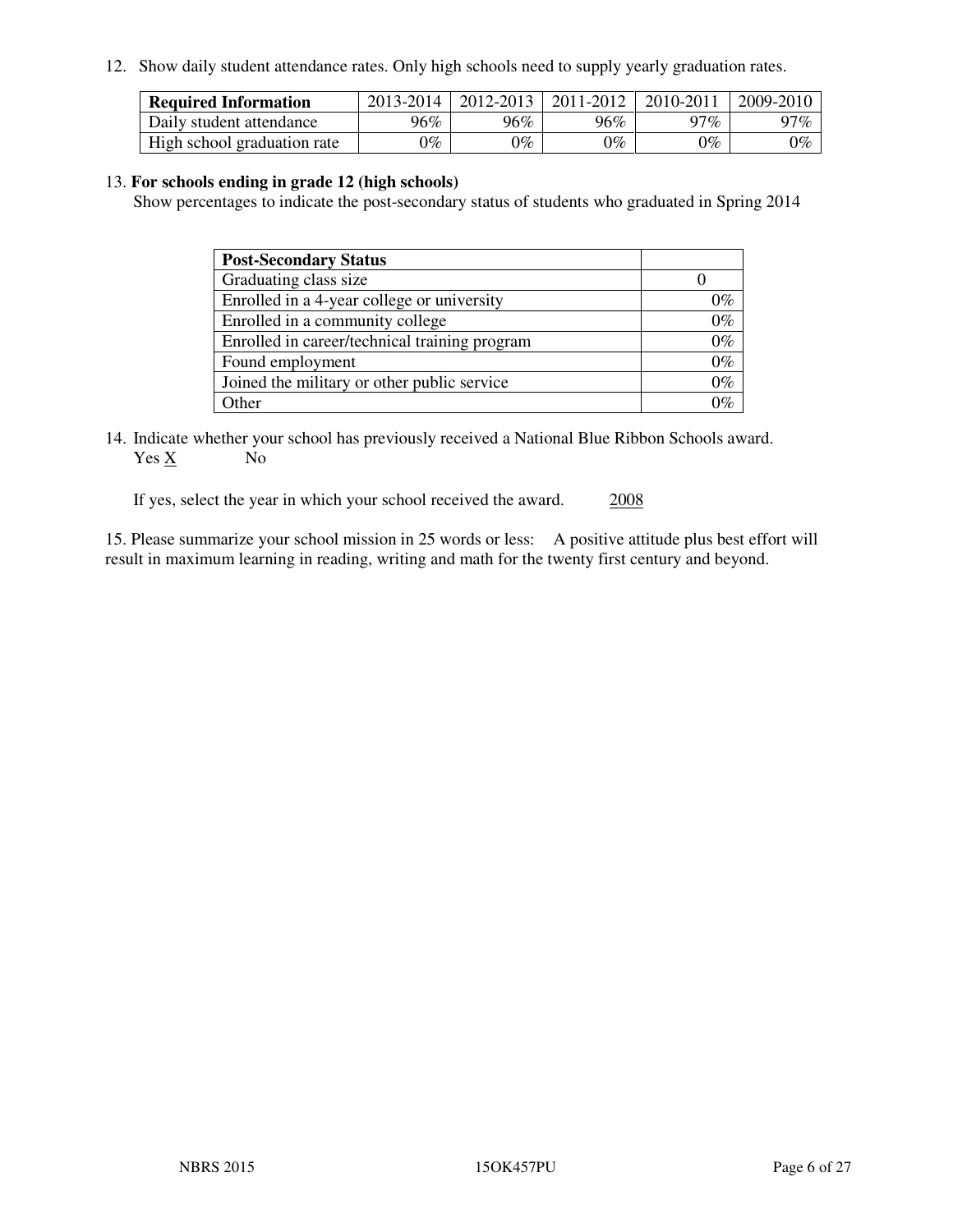# **PART III – SUMMARY**

Our school is very unique. We are a very rural community that was annexed into a large urban school district in 1994. Schwartz was established in 1889 as a one room sod school. At that time, the K-8 school was vastly supported by a poor but developing farm community. The current community has shown tremendous growth and development with new subdivision neighborhoods, acreage lot homes with preexisting homes and mobile homes showing signs of aging. Rightly correlated to the community development is the socioeconomic levels of our patrons, that has been on a slow climb or increase for the better. Our school district contains 15 elementary schools. Schwartz is the only elementary that does not receive Title I funding. Our current student ethnicity population is comprised of 2% Asian, 2% African American, 5% American Indian/Alaska Native, 8% Hispanic/Latino, 8% two or more races and 75% White. The school continues to go through changes as the geographical community changes. Our school personnel, parents, and students strive to make the school atmosphere the best it can be. Schwartz continues to maintain a focus of excelling because of its long standing tradition established by early stakeholders.

Our continuation to improve and excel is fueled by the vision of school staff, students and parents. Our desire is to provide all children with quality learning experiences through the cooperative effort of school, home and community and to ensure that each student is equipped with the skills essential to become effective and contributing members of society. We place a great emphasis on creating a strong educational foundation so our secondary schools can continue to build upon it. The base of this foundation is comprised of core areas of reading, language and mathematics. These skills are taught with an encouraging, positive attitude and give your best effort mentality. Schwartz over the years has maximized this learning concept by using teaching TEAMS (Teachers Enriching Academic Mastery) in each grade level. Even today our teachers are utilizing their strengths to maintain high expectation and performance. Each grade has two teachers; one member of the teaching TEAM is strong in reading knowledge and instruction, while the other teacher is strong with math knowledge and instruction. While emphasizing the learning of core areas, our students have opportunities to develop the whole mind through other programs such as STEM, Chess, Music, Botball, Athletics, and Debate Teams. Our student's potential to participate in these extra areas of learning are highly encouraged through the school wide recognition and award celebrations titled "Stallion Stomps". Student's achievement in core learning and athletics are celebrated in "Stallion Stomps" bimonthly, along with a celebration theme. This helps create student involvement through dressing up according to the theme and displaying school pride, unity, and a positive environment. These celebrations are strongly attended by parents, grandparents, community patrons, and district personnel. The celebrations also allow the opportunity to recognize teachers, parents, and patrons for outstanding service to our school. Our school was built on school and community cooperating efforts to make the best opportunity to excel. We strive to continue that tradition.

Schwartz was recognized in 2008 as a NBR. That recognition helped move and motivate our school and community to a greater need of consistency, continuity, and communication. While some things have remained the same, some have changed. Over the past 5-6 years our state curriculum has gone through some unwavering changes. Our school's instructional goal remained consistent with a positive attitude and using the best practice in order to motivate student's best effort to learn and be prepared for their future. The directions for Schwartz has been to continually reach for excellence and strive for high performance and achievement academically, socially, physically, and culturally. Our curriculum alignment displays student progression from one grade level to another. This process has been and will continue to be a critical part of our student's academic progress from the elementary, secondary and to college prepared and readiness. Another factor is having great teachers in every classroom for instructional delivery and continually reporting a low mobility rate of personnel changes. This helps Schwartz create an atmosphere of safety and collaboration as well as a strong correlation with relationships established between school and home. Some families represent second, third, fourth, and now fifth generations as Schwartz students. Former students and parents return to Schwartz to participate in events such as Fall Festival and PTA (Parent/Teacher Association) programs, reading and math nights, vocabulary parades, Stallion Stampede (Jog-a-thon) and the list continues. Communication and collaborations between home and school are essential to continual learning and achievement. Our intermediate grades (3rd- 5th) and primary grades (PreK- 2nd) send home weekly progress monitoring reports along with classroom newsletters in a communication piece (Thursday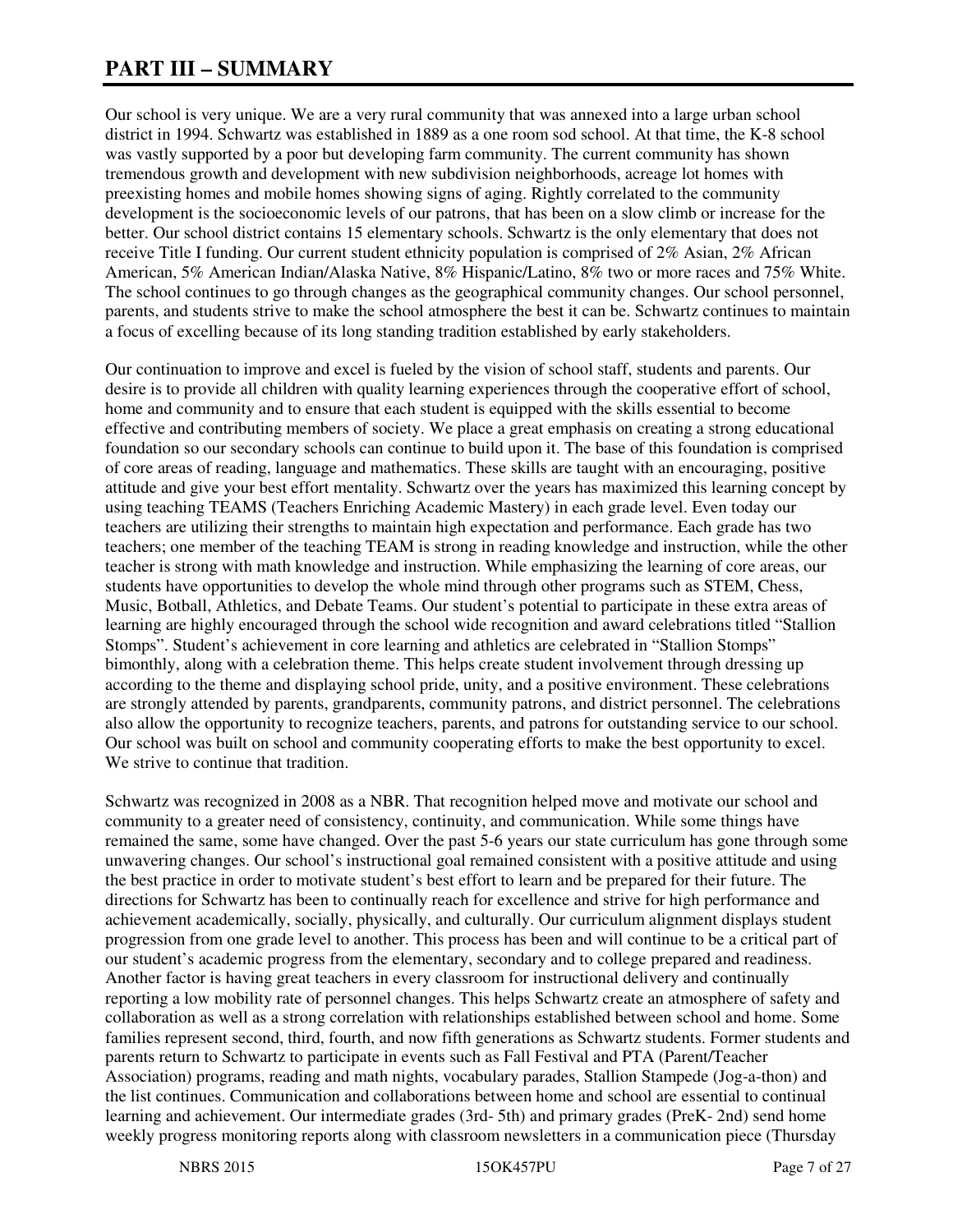Folder). We continue an "open door" policy along with safety precautions, welcoming parents to volunteer or to visit their child's room. The Schwartz faculty continues to search for new ways to make the school/home connection more effective. Our school continues to be one others request to attend.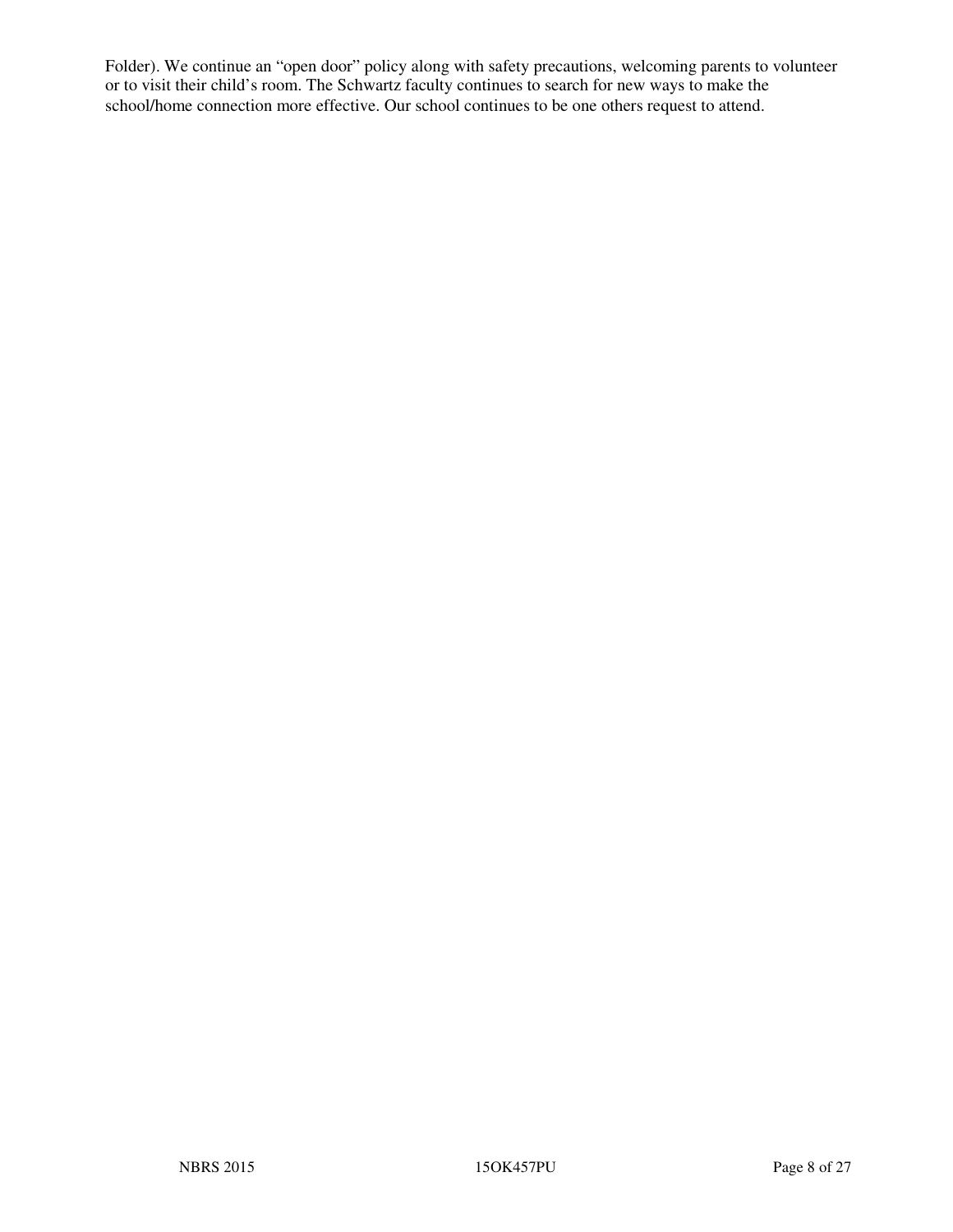# **1. Core Curriculum:**

Our Mid-Del Teaching and Learning Department, including the curriculum coordinators, works closely with the State team to ensure we are correlating with curriculum and state standards. This component is necessary in order for school curriculum and the accompanying assessments to adhere to district and Oklahoma Academic Standards (OAC).

Our District Level Curriculum Coordinators have compiled our State Standards and made these easily accessible by webpage for each and every principal, teacher, parent and student. Our district has also implemented standard pacing guides and assessment pacing guides as well. We currently utilize the assessment and technology of STAR Renaissance to help guide and direct student achievement with frequently monitored progress. Results from these assessments are available for teacher, principal, district administrators, and are shared with students and parents. The assessments assist in classroom instruction, content and skills being taught and identify areas of strength and weaknesses. These components are essential for re-teaching, differentiated instructions, individualized instruction as well as small group instructions.

The reading program is one of our primary focuses at Schwartz. The main purpose is to give students the skills needed to unlock the code of text and to reach a deeper levels of comprehension. It is also our goal to produce life-long readers who will read for many purposes: for pleasure, to answer questions, and to enhance their success in a career field. Each grade level is departmentalized with the strong interest in Reading. Teachers use a variety of pedagogical skills, strategies, and methods to ensure student achievement and progress. Our State Department implemented "The Reading Sufficiency Act" (RSA), a program designed to provide support and intervention for primary grade readers with a goal that "all children will read at or above grade level by the end of 3rd grade." The school wide effort to reach and exceed this goal is already in place with preexisting use of Reading Buddies, book clubs, Accelerated Reading (AR), Kidbiz 3000, take home reading logs, and community reading incentive programs. This past year, all 3rd grade readers were at or above the level and demonstrated that on the 2013-2014 State Assessment.

Language is the basis for all learning. Its use is necessary to all areas of work, study, and leisure and is not simply a passive adherence to rules and regulations. The literacy development of each student begins before school with letter and sound recognition, words, and inventive spelling are just a few to mention. However we continue development with writing in primary grades. We transition to traditional writing as the student progresses and mature into a reader and writer. Our curriculum, starting with Pre-Kindergarten-Grade 12, embodies the Oklahoma Priority Academic Student Skills (PASS) and ensures all students are engaged in meaningful reading, discovering, creating, and analyzing activities using spoken, written, electronic, and visual texts. Schwartz continues to use a scaffolding of skills that guides us through our curriculum with sentence structure, formulating paragraphs, stories, and essays, all developmentally appropriate. Our continual use of Shurley English method of writing has been very instrumental in our primary grades as we continue developing writing and literacy skills. All the while our intermediate grades (3rd, 4th, and 5th) use the Four Square Writing Method to be prepared for State Writing Assessment (OCCT).

Math is an essential skill for everyday learning for every student. Math is encouraged to be discoverylearning through tactile activities and the use of manipulatives. We attempt to build that foundation in Pre-K with the mastering of concrete skills and progressing through the school years with more abstract ideas and concepts. The instructional methods in math allow the use of spiral learning, Every-Day Math, fact families, math songs, and use of technology. Our teachers engage students with manipulatives, hands-on, movement, exploring, and textbooks for more abstract approach. We believe a deep understanding of the mathematical concepts at each grade level will give students the tools they need to be successful in any college, career, or citizenship path they follow.

The Science curriculum focuses on processing skills as well as content knowledge. The primary grades instructional emphasis is on making observations, measuring using the metric system, and planning and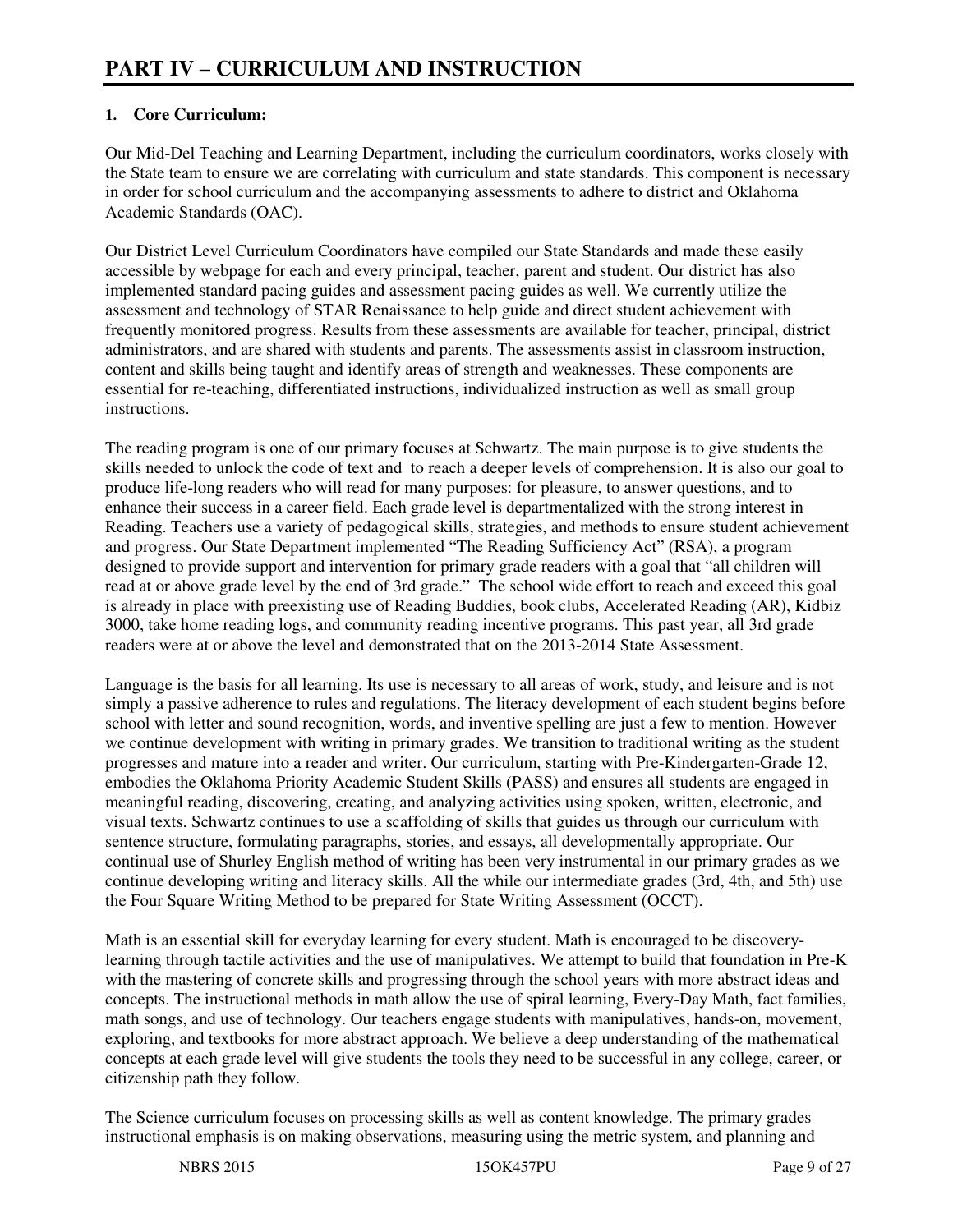conducting simple investigations while practicing safety procedures. Additional areas of focus include interpreting bar graphs, and recognizing existing patterns. The intermediate grades science learning opportunities are extended for observing, measuring using a variety of tools, and making observations to be quantified. These students will also learn to classify, experiment, interpret, graph and communicate their scientific findings to others. The curriculum is aligned so 5th graders are prepared to take the State Assessment in Science, Oklahoma Core Curriculum Test (OCCT), in the month of April.

Social Studies are taught as the technical nonfiction reading branch of the literacy development. The reading skills are carried over into instructions, while specific skills for the subject are introduced and mastered. The curriculum uses various skills to learn the content, such as skimming and scanning text, compare and contrast, reviewing maps, collecting data, and interpreting graphs. The additional skills of learning are reading a geographical map, note-taking, and reading timeline. The 5th grade students are required to take content State Assessment Test (OCCT) in the month of April.

Pre-K provides core curriculum in the area of Language Arts with subgroups under that area of oral language, literacy, phonological awareness, phonemic awareness, phonics (letter knowledge and early word recognition), vocabulary, comprehension and writing. Under the core curriculum of Math, Pre-K uses Frog Street Press to teach number sense, number recognition, and pre-math skills. We use songs, poetry, rhyming, and child friendly characters to introduce numbers and skills in a positive manner. Standards that are also recognized and assessed are creative skills, health, safety, physical development, small motor skill development, science, social studies and social and personal skills. Pre-K introduces the standards and curriculum and the children continue to be assessed through third grade, with more level appropriate assessments. Success in the primary grades is evident with early education and school readiness. Teacher's in the primary grades indicate they are able to move through their curriculum faster and more in depth.

# **2. Other Curriculum Areas:**

The Fine Arts Program is an integral part of the district's approach to diversified education centered on core curriculum. Music and Visual Art are core curriculum and Arts for all children in our district is approached through rigorous arts education classes and integration with other academic disciplines. There are objectives in place for Visual Arts and those objectives are tested using a benchmark test in May of each school year. Students receive instruction in the Visual and Performing Arts during their activity classes. Kindergarten-5th grade students attend these classes at least fifty minutes a day. The 3rd-5th grade students alternate every other day with physical education and music. The Kindergarten-2nd grade students alternate daily with 20 minute intervals between PE and music. Evidence of our teachers, students, and parents love for the arts is captured on our school walls, nights of performances, District Elementary Music Festival, Physical Education Gymboree, Stallion Stomps and Facebook postings.

The Foreign Language offered to our students is Spanish. Through the study of other languages, students also gain knowledge and understanding of the culture that use that language. The district provides the 5th grade students a traveling Spanish Teacher for one quarter of the year. The language specialist makes the learning fun by utilizing songs, poetry, repetition, visuals and technology as well as student experiences. Schwartz students are required to end the quarter of content with a benchmark assessment. Students much pass with 70% or better.

Our Advance Learning Program is to ensure that our most able learners are challenged to meet their highest potential and that curriculum and learning opportunities are in line with their needs, interests, and abilities. The program is provided for students from Kindergarten to 5th grade. Students can be recommended and then an identification process of screening and selection based on multiple and specific criteria (both qualitative and quantitative) with the use of a selection committee. Once the student qualifies, they attend this class once a week for the entire school day. The Kindergarten, 1st, and 2nd grade students are combined to make a full class. On the other hand, 3rd, 4th and 5th grade students utilize a separate day because the participation numbers are larger. The learning opportunities for these students are appropriately differentiated and substantive and are linked meaningfully to the core content areas of language, math, social studies and science both in and out of the general education classroom.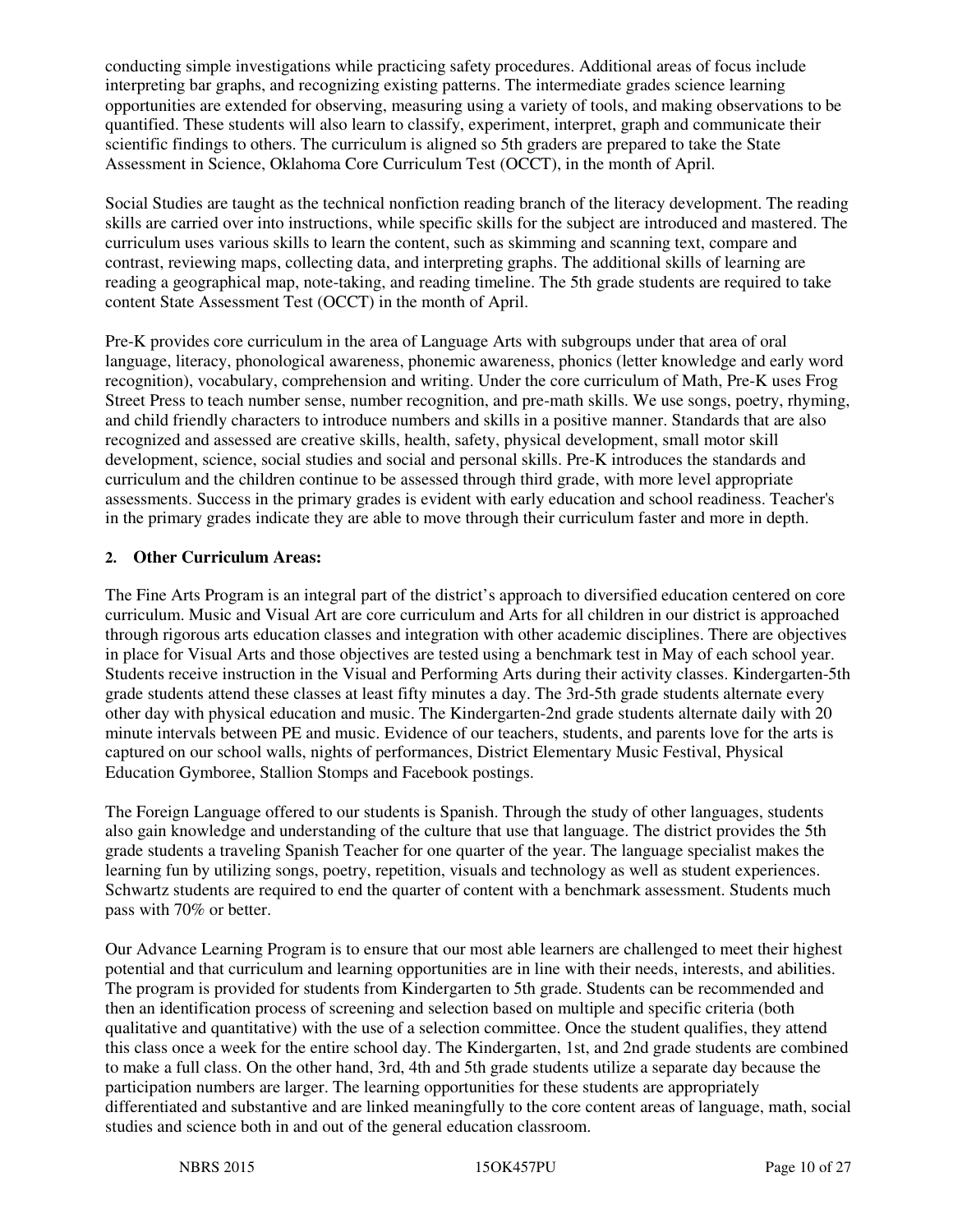S.T.E.M. is an acronym for Science, Technology, Engineering and Mathematics, but it encompasses and incorporates all of the curriculum content areas. S.T.E.M. has also been accurately described as, "Strategies That Engage Minds." It is enhanced, in-depth instructional practices, infused with literacy, that promote exploratory, innovative, and engaged learning that will prepare our students to be scientifically, mathematically, and technology literate in the 21st century world! We have had the opportunity to implement the program this year of 2014-2015 in the area of Bot-ball. Our student interest has been great and we have had to scale back the number of participates. It has been implemented with 4th and 5th grade students, with a participant number of 35-45 students. Our issues of concern have been with funds, materials/supplies, time and space.

#### **3. Instructional Methods and Interventions:**

Schwartz mission is to be consistent and continually striving to excel in all areas. However our targeted focus remains to be math and reading. The leadership continues to lead that path with classrooms being departmentalized. Teachers continue to teach their strengths of reading/language or math at each grade level. Our core subject area classrooms are focused and dedicated on building academic vocabulary, thinking maps, close reading, chunking information, entry and exit tickets and songs/chants for memory. Math is inundated with number sense skills to abstractly solving multiple step word problems. We believe if we build on prior knowledge, our student can relate to create a successful math program. The ELA, Science and SS are print rich environment to reinforce skills from basic to more complex. A learning strategy that is widely emphasized is "chunking" information into small digestable bites, and to then continually build on that information.

Our faculty performs this task successfully by utilizing Marzano's Six Step Method of Building Academic Vocabulary. Teacher gives description, explanation, or example. Students restate the description, explanation, or example in their own words in BAV notebook. Students then construct a picture, symbol or graphic representing the term. Students will periodically engage in activities that helps gain knowledge of the term. Students will also periodically discuss with each other about the term. Finally, students periodically engage in games or play using the terms to develop a deeper understanding of the vocabulary words. Teachers continue to teach math multiple songs or chants. Our students are observed from 2nd– 5th grade reciting those songs and continue to use them well into the secondary years of school. All subject areas continue to use hands-on and manipulatives to direct instructional learning. Thinking maps are also used throughout the entire building for every subject. This effective tool uses visual patterns for depth and complexity of critical thinking. It is the visually mapping of concepts and information in ways that naturally make sense to students and allows them to become actively involved in the process of gaining knowledge. Close Reading is another strategy or technique that has been implemented school wide and allows the students to become very actively involved with learning. The entry and exit tickets are widespread. Teachers check for understanding of skill or concepts with quick informal assessment before entering or exiting the classroom. These strategies or modalities allow a common language and vertical alignment for instructional strategies throughout the entire building, across disciplines, grade levels and classrooms.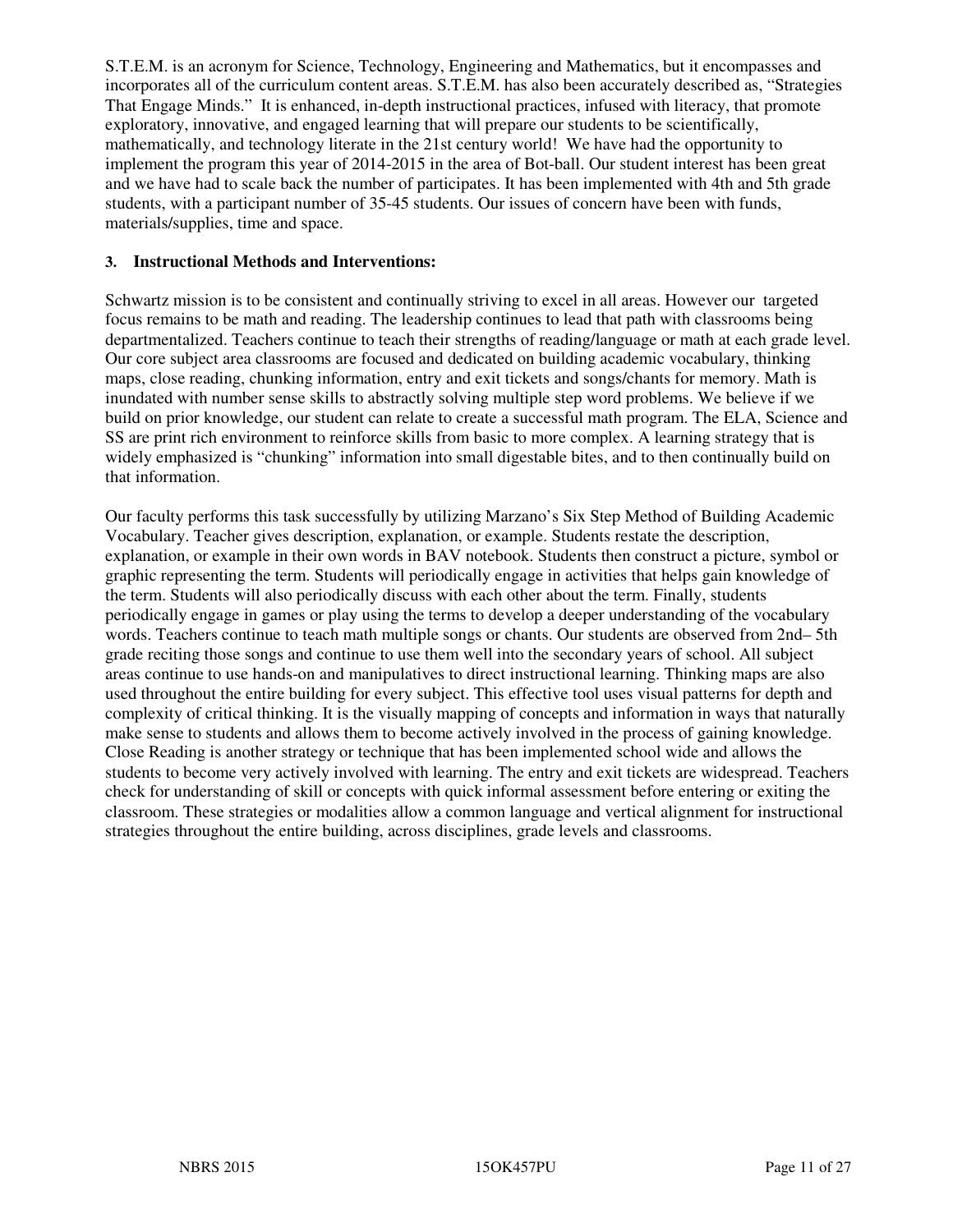#### **1. Assessment Results Narrative Summary:**

any changes have added to the drop or decrease in our math data; all in 2011, critical and important math teacher made a vertical and career move, new State assessment system (A-F Report card), change of the OPI- Score ranges, the wavering of state standards and change of principals (2010-11). However, students learning and the responsibility to educate them, remain the same. Schwartz is still in the business of students. We know having a positive attitude, giving our best effort, and having the best personnel in the right place creates a successful students. Our data meetings and dialogues are constant discussion of the founded data regarding math scores and the widening growth gap. Schwartz's most recent or current testing data has reported a decrease for Math the past two years in 4th and 5th grade students. Math overall is a core and targeted focus, with an urgent emphasis in 4th and 5th. When analyzing the data from state reports, the disaggregated group results and by standards and objectives, we notice that number operations and measurement are areas of needed focus. with greatest emphasis on number operations. The continuity and collaboration are essential for closing this gap. It has caused the dialogue for teams to review vertically alignment of strategies and focus of skills. Even more common frequent data, STAR math, has been implemented and monitored monthly to guide instruction and intervention methods for students on watch or not at benchmark level. Our primary grades (Pre-K-3rd) continue to place focus on math fact programs and results are great. The math for intermediate grades (4th and 5th) had moved away from math fact emphasis, and after discover number operations is a concern on state assessment (OCCT), have re-established the strategies into weekly instructional practices. Closely looking at student performance and tracking their outcome has brought attention to some pedagogy that needs to remain consistent Pre-K- 5th and grade level appropriate. We implemented focus groups targeting skills, small groups, and tutoring groups that focus math, as well as reading skills. All the while, Schwartz continues to keep its focus on the child. Our student's academic growth, success and progress have been and will continue to be our goal, motivating a life-long learner.

#### **2. Assessment for Instruction and Learning and Sharing Assessment Results:**

Great schools and communities work cooperative for the same cause toward the same goal. Our cause and goal is student achievement. The Schwartz faculty and staff know that good communication is an essential to that lead to healthy school, home and community relationships and ultimately to better student performance. We must inform and communicate to parents in several instances to meet state regulations, such as school's A-F Report Card results, Oversight Board and Accountability Report, and Parent /Teacher Conferences. Our State Department places schools State Report Card (A-F Report) on line for accessibility for everyone. Parent and Teacher Conferences are an open dialogue that starts before school begins in August (Meet Your Teacher Night). Teachers set expectations high but attainable. This is communicated from the start to parents and students. The reviewing of assessment results is on a special Faculty Professional Day- Data Day. This data collecting day is shared with parents and Central Office Administrative Team. The faculty meets for analyzing, discussion, and dialogue of OCCT, district frequent common assessments (STAR), and other collected data or work results that is pertinent to the meeting time. The STAR is a computer adaptive testing program with frequency assessments, quick data reports, graphs, instructional and interventions components, and comparison data with state standards and assessments. The sharing and collaboration is completed in horizontal team meetings and in vertical team meetings. The teams may include regular teacher, reading specialist/instructional coach, special education teacher, principal, speech pathologist, media specialist, and Advance Learning teacher. Each person keeps a Data Notebook for referencing at any time needed with colleague discussion as well for parent-teacher meetings. The parentteacher meeting is a very vital meeting for student progression and achievement. The line of communication is a must for the sharing and discussing of current learning results and for planning the future goals. Parents have access to Power Parent, district web base connection for parents to access their student's weekly progress, attendance, and performance. This connection also have school calendar, events, and contact information to reach teachers and principal. The school sends home weekly progress reports in Thursday Folders. When great teams are communicating and collaborating, great results are bound to happen.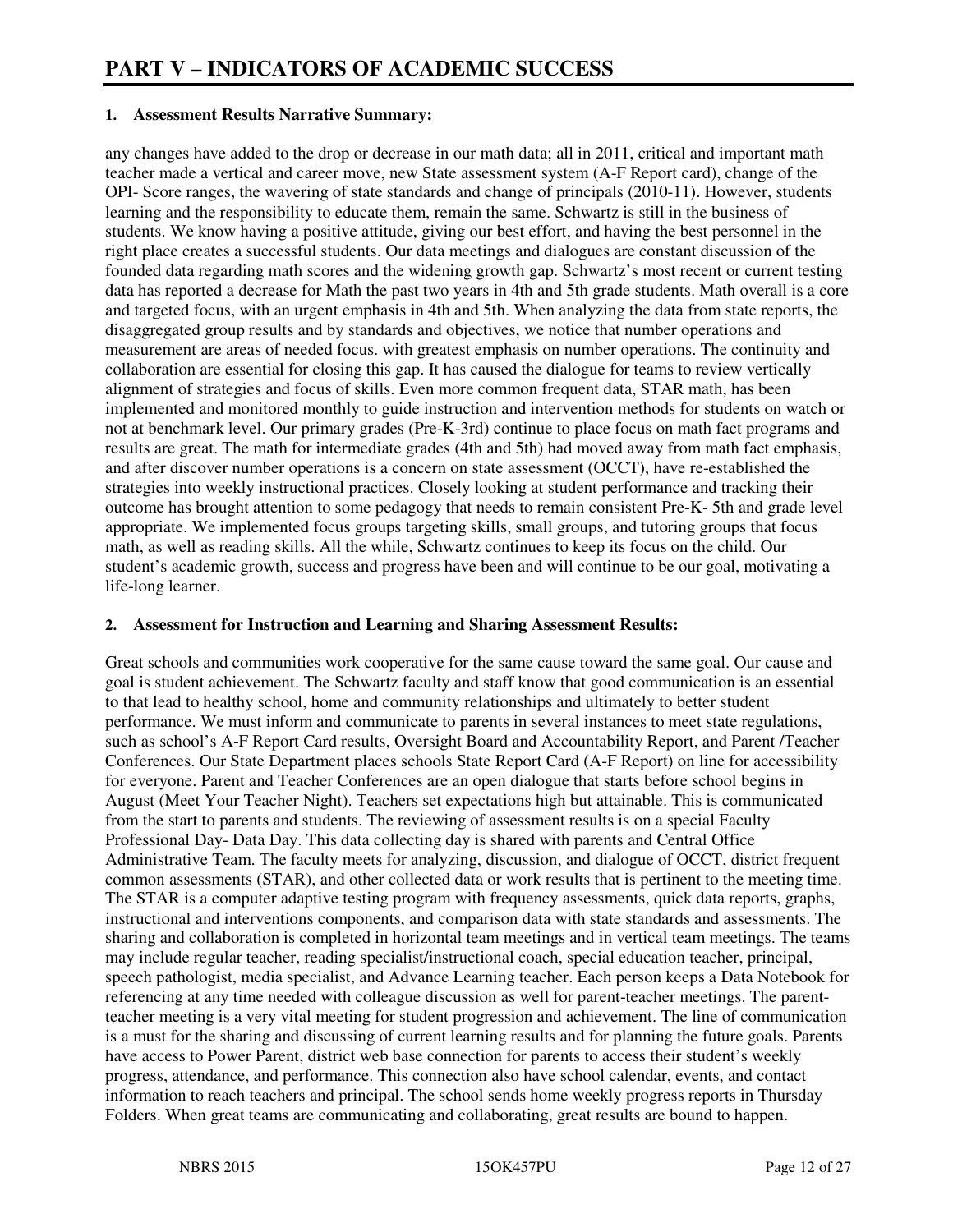# **1. School Climate/Culture**

It has been a long standing tradition of Schwartz to succeed and give your best. Students being third, fourth and fifth generation members know the expectations and legacy that has been set.

Schwartz is like a small town, everyone knows each other. A general statement is students don't care what you know, until they know how much you care. Our students are greeted in the mornings at school with hugs, high fives, knuckle bumps, and/or smiles. The principal and staff are leading this charge. Morning announcements and assemblies are led by 5th grade students, a small act of student empowerment. These students are modeling and demonstrating to others students to practice and look forward to being leaders in the near future. The special events and activities are another way of encouraging and building up student motivation and involvement. Our celebrations are STOMP assemblies with a dress up theme. The students, staff, and principal dress up according to theme. We recognize students for Reading, Math, Special Awards and Students of Month (Super Star Stallions). Teachers and others are also recognized. People are more likely to do more when they are appreciated and praised more for their efforts and when they are asked or empowered to do it. Students have active involvement during Stallion Stomps, daily announcements, daily routines and procedures, special events, athletics and student organizations. By allowing students to be important and vital, they become motivated to give their best, all the while encouraging others to give their best. We are a school cultivating a positive and accepting atmosphere of cooperation and team work. Communication between teachers helps build a sense of unity and teamwork that promotes continuity for the students and parents. The school, home and community choose to team up and work together to give students a great place to learn. We keep an open line of communication with parents, informing them of student growth and success, as well short fallings. This keeps us mindful of our target, a continuation of striving to do better. In regards to student achievement, we ensure student's academic growth or progress, do whatever it takes to build and continue positive relationships, and help protect daily instructional time. We stand together and work as a team to protect those goals. Our students know that at Schwartz, "Education is a ride of a lifetime".

# **2. Engaging Families and Community**

Schwartz Elementary builds success and school improvement through many different community works, such as Mid-Del Kiwanis Club, Think Through Math, Thunder Basketball Organization, and a local community fundraiser, SWAG Week.

The first community organization is the Mid-Del Kiwanis Club. Schwartz works collectively with Kiwanis in a program called BUGS (Bring Up Grades) to help motivate students to raise or maintain their grades, in order to earn prizes. Kiwanis provides prizes, including two bikes to be given away to students who earn them. We have found this collaboration with Kiwanis a beneficial and successful way to help motivate our students.

The second organization is Think Through Math. It's an internet based computer program that our students can work on from home, as well as school. In doing so, they earn points. The points turn into money in which the students choose what charity the money should help fund. This gives the students an opportunity to not only get stronger in their math skills and earn certificates for their hard work, but to build a sense of accomplishment in helping their community. Thus far, our students have donated to the St. Jude Children's Research Hospital, The Regional Food Bank of Oklahoma and The Community Food Bank of Eastern Oklahoma.

Oklahoma City Thunder is another community organization we collaborate with to promote reading. The Oklahoma City Thunder brings a small bus to our school filled with books and allows our students to choose a free book and book mark. These students not only receive a book they can read and keep, they are excited by the opportunity to have a professional athlete encourage them to read.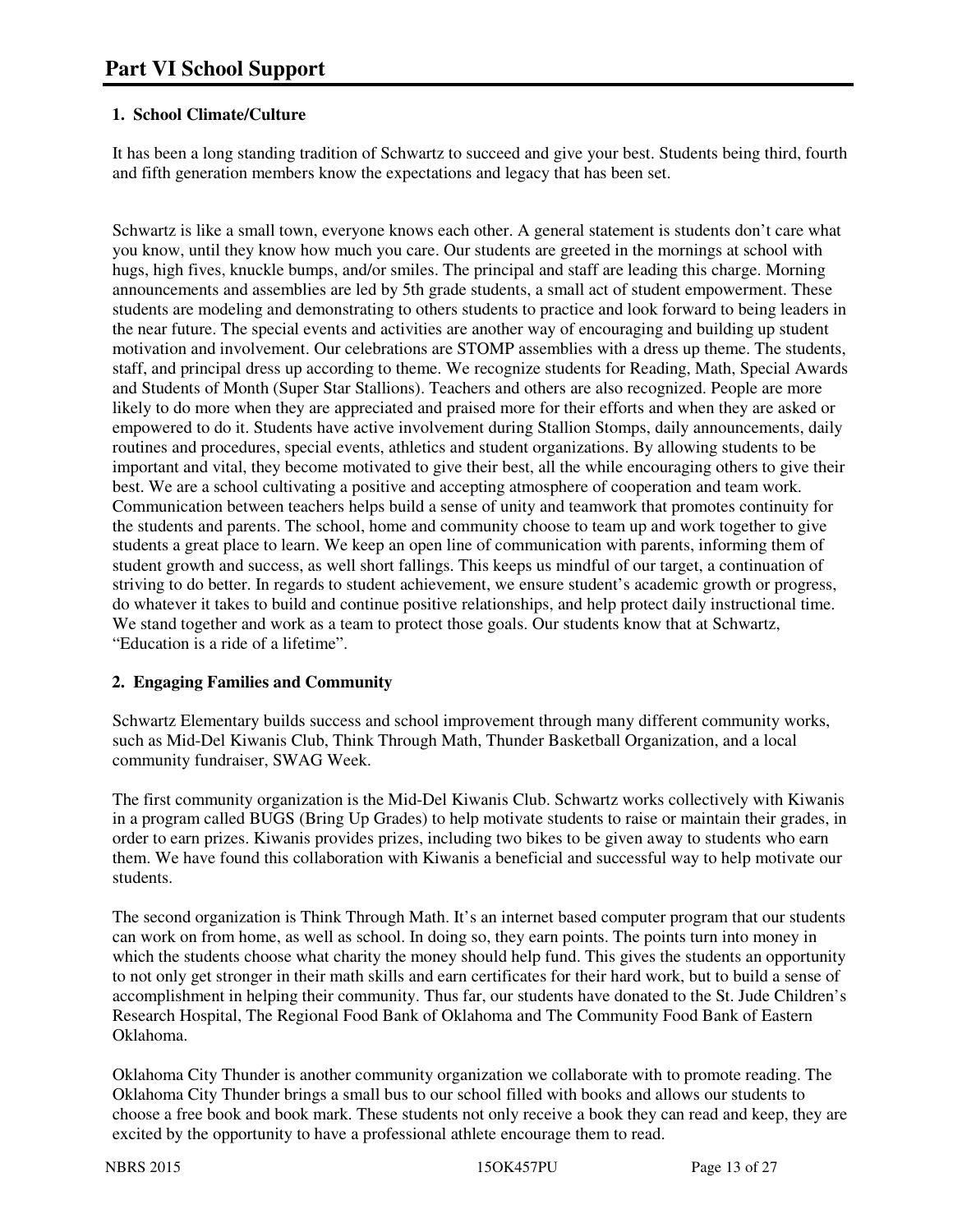The final community outreach program is SWAG (Student With A Goal) Week. This is a community project Schwartz participates in every year. We collaborate with two other feeder Elementary Schools, our feeder High School, as well as multiple community businesses such as the local skating rink, a local pizza restaurant and a local bank, in order to raise money to help a family in our community with special needs. Schwartz Elementary feels this community outreach doesn't necessarily help our students with reading and math skills, but character education skills. It focuses on teamwork to help others accomplish a common goal.

#### **3. Professional Development**

Our professional development pursuits are vastly related to OCCT (Oklahoma Core Content Test) results and TLE (Teacher Learning Evaluation). The professional development related to testing, allows our faculty and staff to meet and discuss data results, assist in planning instructional and interventions, tutoring teams, small groups and focus skills. The TLE professional development is generated and planned from District's Administration level but is training that also directly affects classroom instruction and provides teachers the opportunity to continually enhance their pedagogical skills. However, our teachers have an attitude of being a life-long learners, which is practiced and modeled in their classrooms. When the Schwartz teachers become learners, it creates a paradigm shift that is carried over into the classroom. The professional development programs we participate in strongly impact the instructional methods, positive classroom environment and a commitment to providing a valued and structured learning environment for students. These professionals are dedicated to being effective leaders and instructors in their classrooms and in their career of choice. The entire faculty has participated with the Kagan Cooperative Learning training, Marzano's Building Academic Vocabulary, and Classroom Instructions That Works. All three strongly impact student learning and achievement and are predominant instructional practices utilized throughout our school. A selected team was allowed to participate in the professional development of Model School Conference. This team was able to return from the summer of 2014 to discuss and share with their colleagues. Some TEAMs have implemented a neighborhood blitz, an event prior to returning to school from summer break where teachers go and meet students and parents at their home and welcome them to the new grade and class. This has been another effective way of building relationships. The students and parents have talked about it all year and it has made an impact on communication. We have also implemented a change of faculty meetings. The change is faculty/PD meetings. The principal uses a fraction of time for information disbursement, the other time is used by a grade level (hosting in their room) sharing a best practice or routine procedures practiced in that grade level. This is a great time of sharing, reflecting, and observing effective teaching strategies. Our Schwartz staff utilizes professional development opportunities to continue learning, to enhance instructional methods and to stay current with research based strategies for student achievement.

#### **4. School Leadership**

Our principal cultivates a very open and friendly culture and school climate. He welcomes input and encourages collaboration among the staff. As an instructional leader, he shares new ideas and encourages innovativeness through webinars, professional development opportunities, and sharing grade level "idea fairs" in our staff meetings. Our staff is open and responsive to new approaches and learning from each other. We celebrate and motivate as a school body through assemblies that recognize student and staff accomplishments and these assemblies are always well attended by parents and patrons. Our school tries to make everyone feel valued and a part. The leadership role of Schwartz is one that encourages, models, and leads by example. It is almost that Three Musketeer quote, "one for all and all for one". The principal is all about the whole child and whole person, every student every day. There is a strong sense of community that supports students academically, socially and emotionally for the whole child. (PP)

The faculty and staff are empowered to create an environment that is positive, encouraging, friendly, and professional. We work at establishing and continuing positive communication and relationships and continuous academic achievement. We strongly believe and practice school, home and community locking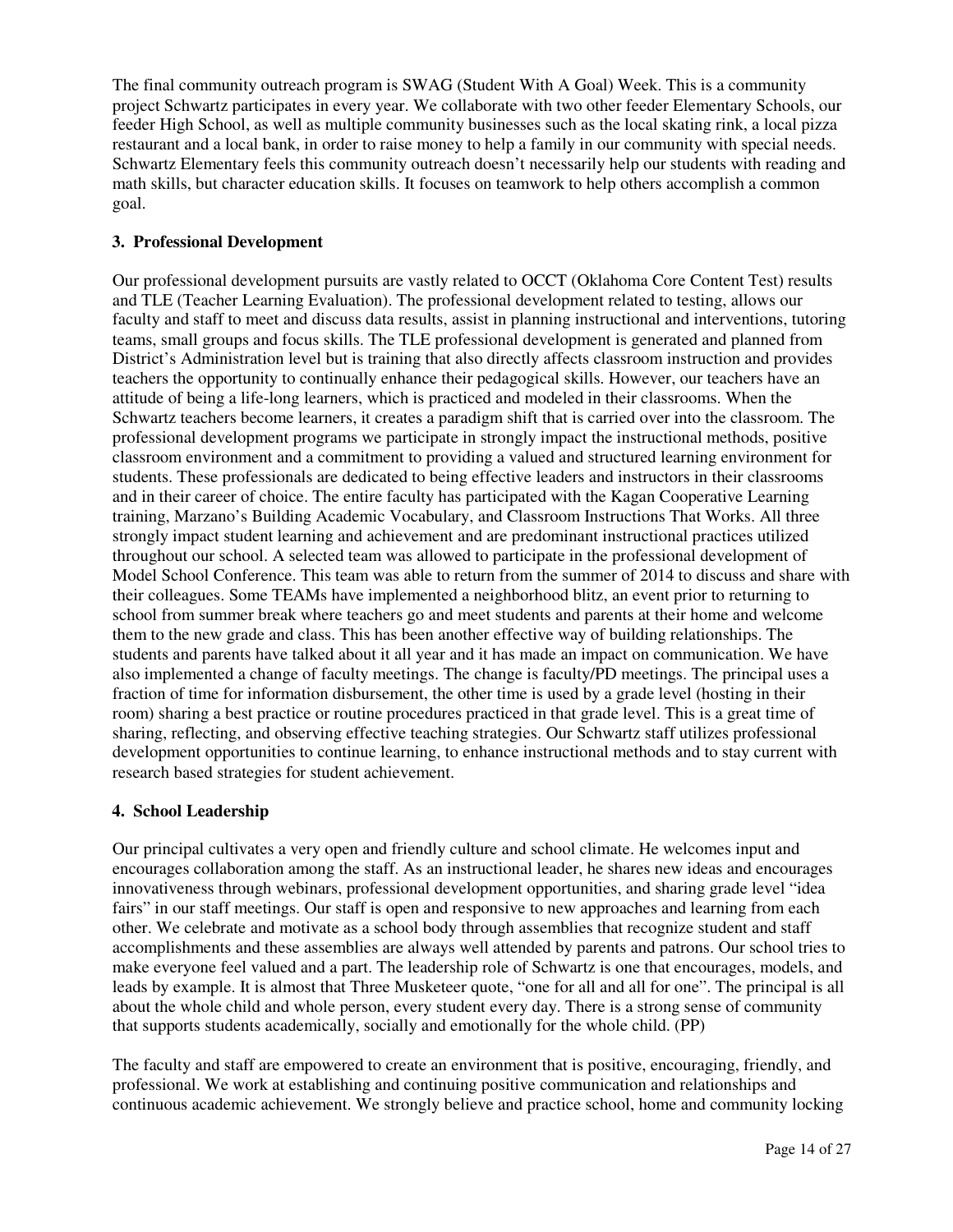arms and working as a cooperative and collaborating body. Student success and achievement in all aspects is evident.

The principal has been at Schwartz for four consecutive years and continues those philosophies that were in place for success. His thought of changes or doing this his way is not a factor. The thought has been and continues to be, we will do what is best for all. We have encouraged our older students take more of a leadership role and lead the younger students by example. For instance, encouraging the 5th graders to participate and start the day with morning announcements and leading the bi-monthly Stomp assemblies. The principal closes the day with afternoon announcements, and gives school wide "shout outs", giving praises and celebrating the student and staff daily successes as well as bragging on learning skills or concepts observed in the classroom for the day. Some of the primary classes allow the principal to give parents a positive phone call to brag on their student we call a "Ring–a-Ling". All these seem small and insignificant; however, have a great impact. They affect student's self-esteem, positive attitude, and belief in themselves and lead them to believe they can conquer the world. They are willing to learn, set goals, and accomplish those goals, academically, socially, emotionally and athletically. The focus is the whole child.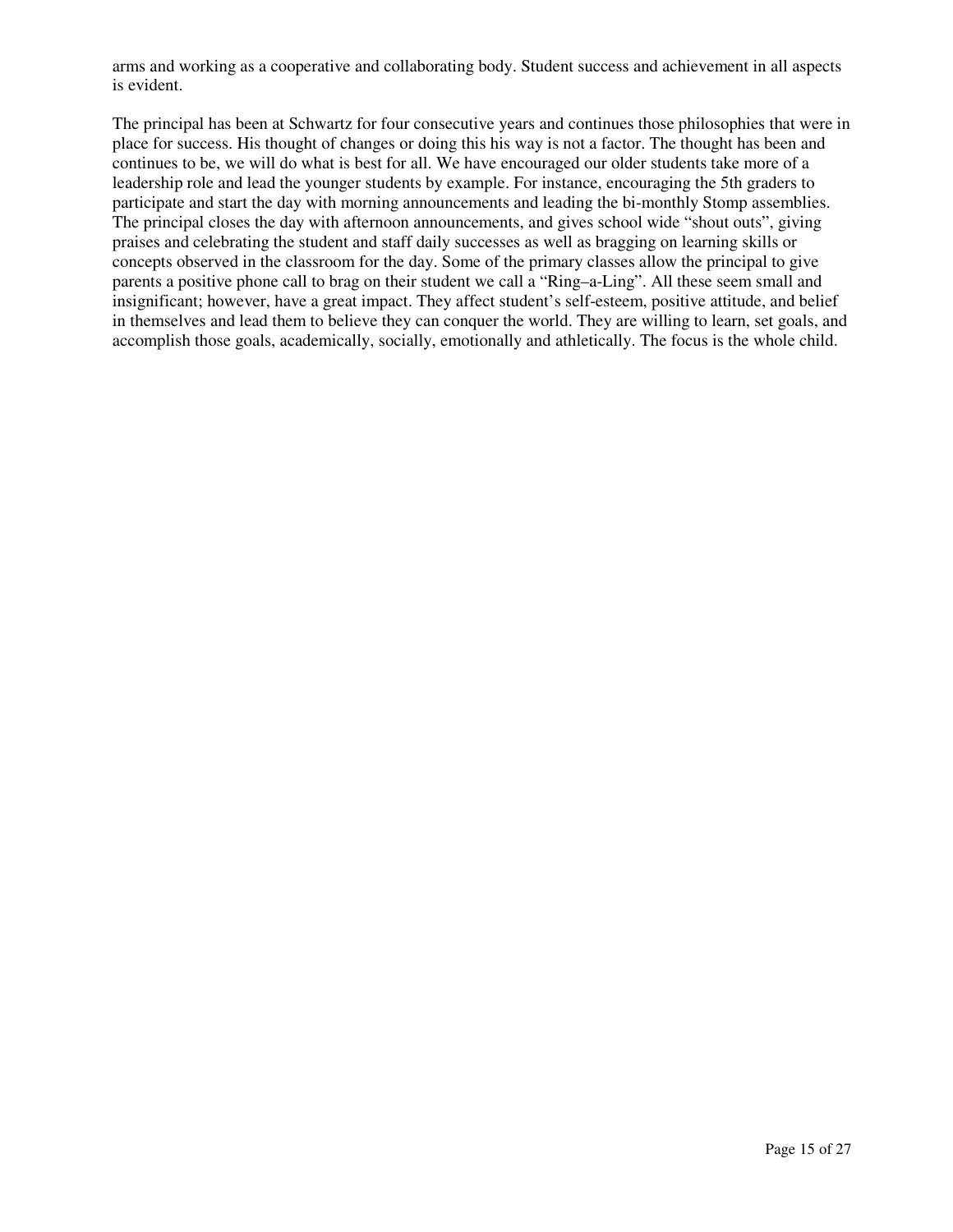| <b>Subject:</b> Math                                      | <b>Test: Oklahoma Core Curriclum Test</b> |
|-----------------------------------------------------------|-------------------------------------------|
|                                                           | (OCCT)                                    |
| <b>All Students Tested/Grade: 3</b>                       | <b>Edition/Publication Year: N/A</b>      |
| <b>Publisher:</b> Riverside, Pearson, and CTB McGraw-Hill |                                           |

| School Year                                      | 2013-2014                          | 2012-2013               | 2011-2012        | 2010-2011      | 2009-2010             |
|--------------------------------------------------|------------------------------------|-------------------------|------------------|----------------|-----------------------|
| Testing month                                    | Apr                                | Apr                     | Apr              | Apr            | Apr                   |
| <b>SCHOOL SCORES*</b>                            |                                    |                         |                  |                |                       |
| Proficient and above                             | 100                                | 97                      | 100              | 98             | 100                   |
| Advanced                                         | 91                                 | 69                      | 70               | 62             | 71                    |
| Number of students tested                        | 34                                 | 36                      | 40               | 45             | 35                    |
| Percent of total students tested                 | 100                                | 100                     | 100              | 100            | 100                   |
| Number of students tested with                   |                                    |                         |                  |                |                       |
| alternative assessment                           |                                    |                         |                  |                |                       |
| % of students tested with                        | $\overline{0}$                     | $\boldsymbol{0}$        | $\overline{0}$   | $\overline{0}$ | $\overline{0}$        |
| alternative assessment                           |                                    |                         |                  |                |                       |
| <b>SUBGROUP SCORES</b>                           |                                    |                         |                  |                |                       |
| 1. Free and Reduced-Price                        |                                    |                         |                  |                |                       |
| Meals/Socio-Economic/                            |                                    |                         |                  |                |                       |
| <b>Disadvantaged Students</b>                    |                                    |                         |                  |                |                       |
| Proficient and above                             | 100                                | 89                      | 100              | 100            | 100                   |
| Advanced                                         | 80                                 | 56                      | 71               | 50             | 50                    |
| Number of students tested                        | $\overline{5}$                     | 9                       | 14               | $\overline{4}$ | 12                    |
| 2. Students receiving Special                    |                                    |                         |                  |                |                       |
| <b>Education</b>                                 |                                    |                         |                  |                |                       |
| Proficient and above                             | 100                                | 100                     | 100              | 86             | 100                   |
| Advanced                                         | 100                                | $\boldsymbol{0}$        | $\mathbf{0}$     | 43             | 50                    |
| Number of students tested                        | $\overline{2}$                     | 3                       | $\overline{2}$   | $\overline{7}$ | $\overline{4}$        |
| 3. English Language Learner                      |                                    |                         |                  |                |                       |
| <b>Students</b>                                  |                                    |                         |                  |                |                       |
| Proficient and above                             |                                    |                         |                  |                |                       |
| Advanced                                         |                                    |                         |                  |                |                       |
| Number of students tested                        |                                    |                         |                  |                |                       |
| 4. Hispanic or Latino                            |                                    |                         |                  |                |                       |
| <b>Students</b>                                  |                                    |                         | $\boldsymbol{0}$ | 100            | 100                   |
| Proficient and above                             | $\boldsymbol{0}$<br>$\overline{0}$ | 100<br>33               | $\boldsymbol{0}$ |                |                       |
| Advanced                                         | $\overline{0}$                     | $\overline{\mathbf{3}}$ | $\overline{0}$   | 100            | 100<br>$\overline{2}$ |
| Number of students tested                        |                                    |                         |                  | $\mathbf{1}$   |                       |
| 5. African-American                              |                                    |                         |                  |                |                       |
| <b>Students</b>                                  | $\overline{0}$                     | $\overline{0}$          | 100              | 100            | $\theta$              |
| Proficient and above<br>Advanced                 | $\overline{0}$                     | $\boldsymbol{0}$        | $\boldsymbol{0}$ | $\mathbf{0}$   | $\boldsymbol{0}$      |
| Number of students tested                        | $\overline{0}$                     | $\boldsymbol{0}$        | 1                | 1              | $\overline{0}$        |
|                                                  |                                    |                         |                  |                |                       |
| <b>6. Asian Students</b><br>Proficient and above |                                    |                         |                  |                |                       |
|                                                  |                                    |                         |                  |                |                       |
| Advanced                                         |                                    |                         |                  |                |                       |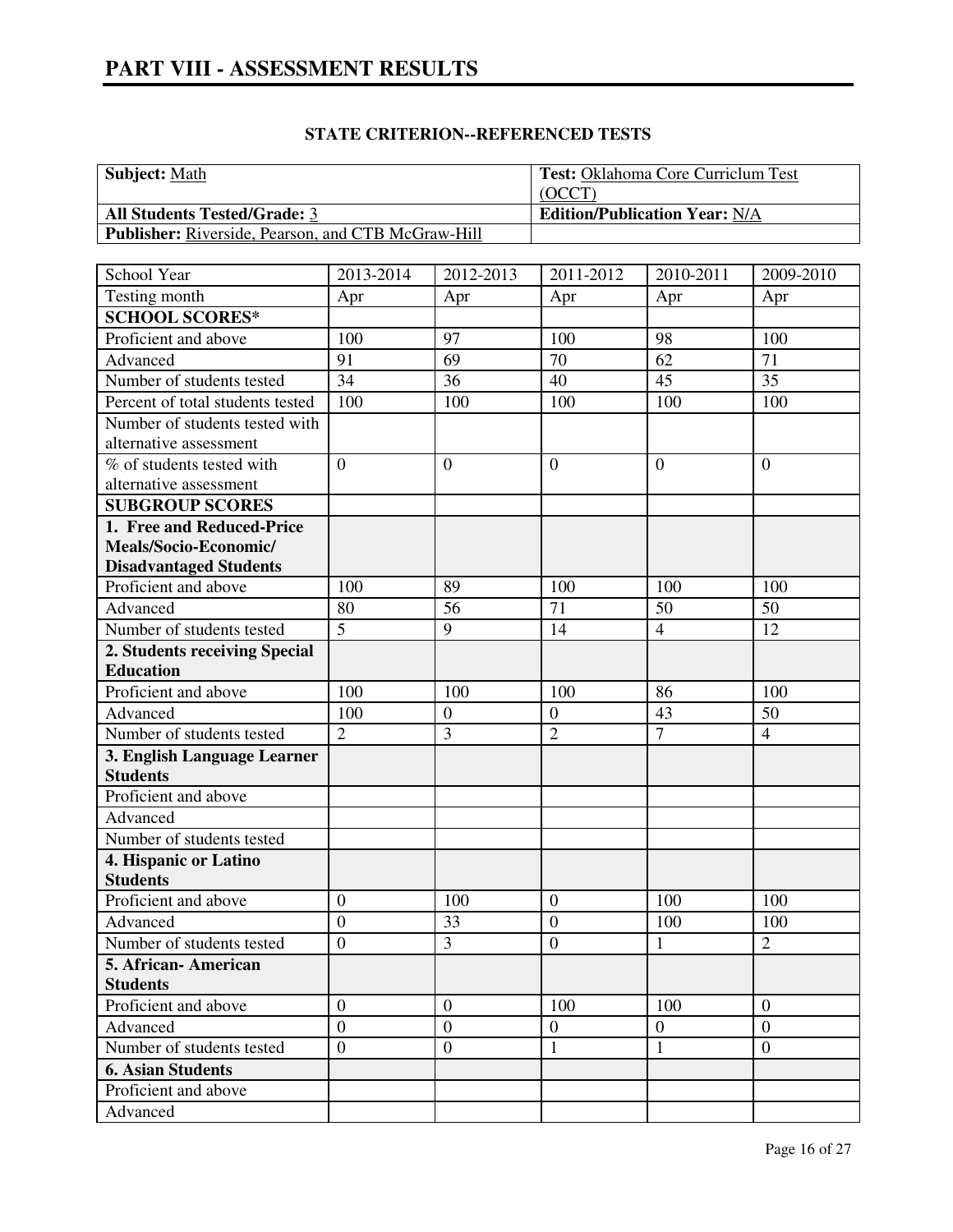| School Year                      | 2013-2014      | 2012-2013        | 2011-2012        | 2010-2011      | 2009-2010        |
|----------------------------------|----------------|------------------|------------------|----------------|------------------|
| Number of students tested        |                |                  |                  |                |                  |
| 7. American Indian or            |                |                  |                  |                |                  |
| <b>Alaska Native Students</b>    |                |                  |                  |                |                  |
| Proficient and above             | 100            | 100              | 100              | 100            | 100              |
| Advanced                         | 100            | 50               | 75               | 60             | 86               |
| Number of students tested        | $\overline{3}$ | $\overline{2}$   | 8                | 10             | 6                |
| 8. Native Hawaiian or other      |                |                  |                  |                |                  |
| <b>Pacific Islander Students</b> |                |                  |                  |                |                  |
| Proficient and above             | $\overline{0}$ | $\mathbf{0}$     | 100              | $\overline{0}$ | $\overline{0}$   |
| Advanced                         | $\overline{0}$ | $\boldsymbol{0}$ | $\boldsymbol{0}$ | $\mathbf{0}$   | $\overline{0}$   |
| Number of students tested        | $\overline{0}$ | $\mathbf{0}$     | $\mathbf{1}$     | $\mathbf{0}$   | $\boldsymbol{0}$ |
| 9. White Students                |                |                  |                  |                |                  |
| Proficient and above             | 100            | 97               | 100              | 97             | 100              |
| Advanced                         | 90             | $\overline{73}$  | $\overline{73}$  | 64             | 65               |
| Number of students tested        | 30             | 30               | 30               | 33             | 26               |
| 10. Two or More Races            |                |                  |                  |                |                  |
| identified Students              |                |                  |                  |                |                  |
| Proficient and above             | 100            | 100              | $\overline{0}$   | $\theta$       | $\Omega$         |
| Advanced                         | 100            | 100              | $\boldsymbol{0}$ | $\overline{0}$ | $\boldsymbol{0}$ |
| Number of students tested        | 1              | $\mathbf{1}$     | $\boldsymbol{0}$ | $\overline{0}$ | $\overline{0}$   |
| 11. Other 1: Other 1             |                |                  |                  |                |                  |
| Proficient and above             |                |                  |                  |                |                  |
| Advanced                         |                |                  |                  |                |                  |
| Number of students tested        |                |                  |                  |                |                  |
| 12. Other 2: Other 2             |                |                  |                  |                |                  |
| Proficient and above             |                |                  |                  |                |                  |
| Advanced                         |                |                  |                  |                |                  |
| Number of students tested        |                |                  |                  |                |                  |
| 13. Other 3: Other 3             |                |                  |                  |                |                  |
| Proficient and above             |                |                  |                  |                |                  |
| Advanced                         |                |                  |                  |                |                  |
| Number of students tested        |                |                  |                  |                |                  |

**NOTES:** Our Testing vendors seem to change on a regular basis, not much consistency in that area. Riverside publisher for 2009-2010; Pearson 2011-2012 and 2010-2011;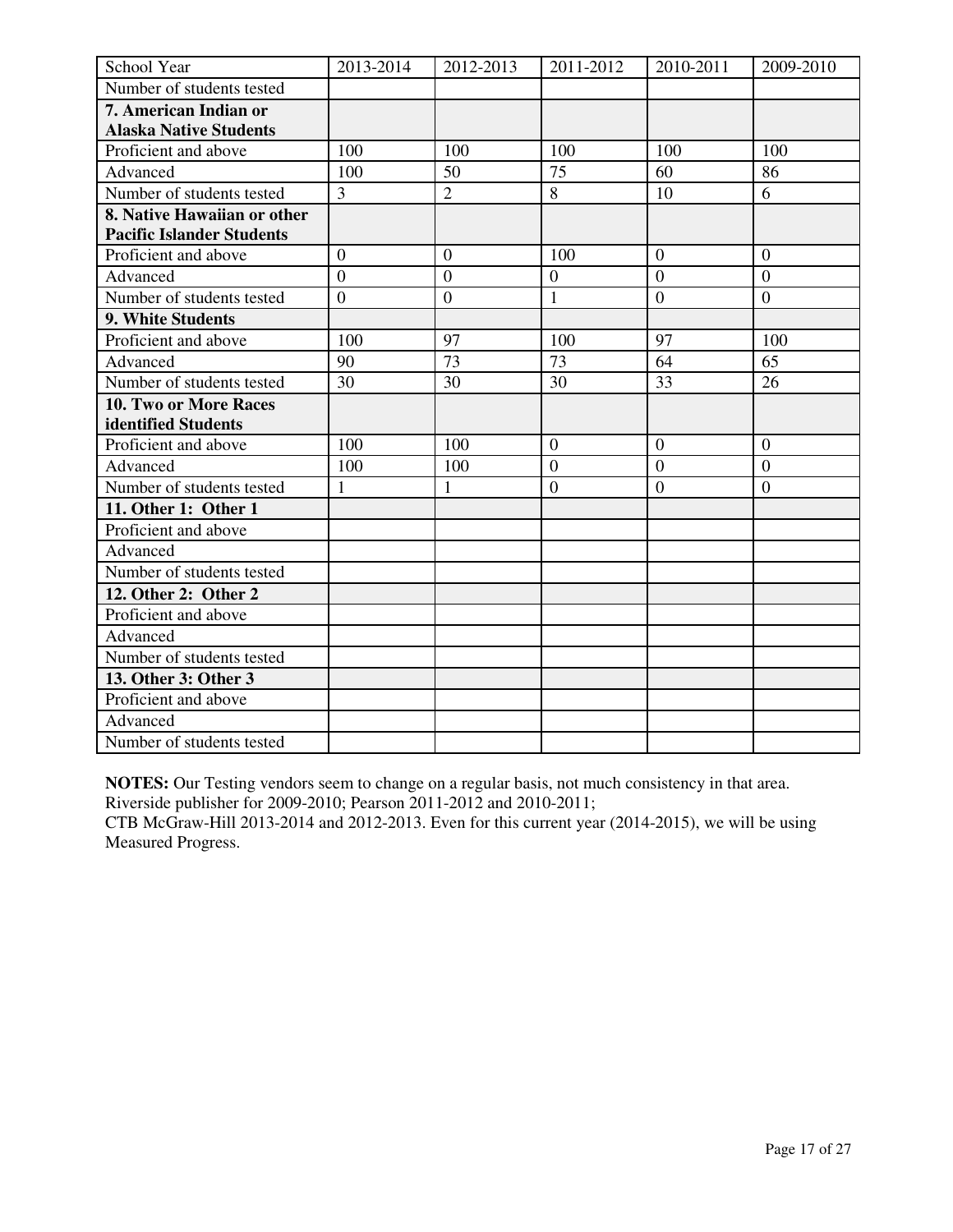| <b>Subject:</b> Math                                      | <b>Test:</b> Oklahoma Core Curriculum Test |
|-----------------------------------------------------------|--------------------------------------------|
| <b>All Students Tested/Grade: 4</b>                       | <b>Edition/Publication Year: N/A</b>       |
| <b>Publisher:</b> Riverside, Pearson, and CTB McGraw-Hill |                                            |

| School Year                      | 2013-2014        | 2012-2013        | 2011-2012        | 2010-2011        | 2009-2010        |
|----------------------------------|------------------|------------------|------------------|------------------|------------------|
| Testing month                    | Apr              | Apr              | Apr              | Apr              | Apr              |
| <b>SCHOOL SCORES*</b>            |                  |                  |                  |                  |                  |
| Proficient and above             | 91               | 85               | 92               | 100              | 94               |
| Advanced                         | 29               | 18               | 27               | 44               | 44               |
| Number of students tested        | 35               | 34               | 48               | 32               | 32               |
| Percent of total students tested | 100              | 100              | 100              | 100              | 100              |
| Number of students tested with   |                  |                  |                  |                  |                  |
| alternative assessment           |                  |                  |                  |                  |                  |
| % of students tested with        | $\overline{0}$   | $\theta$         | $\overline{0}$   | $\overline{0}$   | $\theta$         |
| alternative assessment           |                  |                  |                  |                  |                  |
| <b>SUBGROUP SCORES</b>           |                  |                  |                  |                  |                  |
| 1. Free and Reduced-Price        |                  |                  |                  |                  |                  |
| Meals/Socio-Economic/            |                  |                  |                  |                  |                  |
| <b>Disadvantaged Students</b>    |                  |                  |                  |                  |                  |
| Proficient and above             | 70               | 92               | 90               | 100              | 100              |
| Advanced                         | 30               | 17               | 10               | 50               | 25               |
| Number of students tested        | 10               | 12               | 10               | 8                | 12               |
| 2. Students receiving Special    |                  |                  |                  |                  |                  |
| <b>Education</b>                 |                  |                  |                  |                  |                  |
| Proficient and above             | 67               | $\overline{0}$   | 100              | 100              | 80               |
| Advanced                         | $\boldsymbol{0}$ | $\boldsymbol{0}$ | 17               | 25               | 20               |
| Number of students tested        | $\overline{3}$   | 3                | 6                | $\overline{4}$   | 10               |
| 3. English Language Learner      |                  |                  |                  |                  |                  |
| <b>Students</b>                  |                  |                  |                  |                  |                  |
| Proficient and above             | $\overline{0}$   | $\boldsymbol{0}$ | $\boldsymbol{0}$ | $\boldsymbol{0}$ | 100              |
| Advanced                         | $\boldsymbol{0}$ | $\overline{0}$   | $\mathbf{0}$     | $\boldsymbol{0}$ | $\mathbf{0}$     |
| Number of students tested        | $\overline{0}$   | $\overline{0}$   | $\boldsymbol{0}$ | $\overline{0}$   | $\overline{2}$   |
| 4. Hispanic or Latino            |                  |                  |                  |                  |                  |
| <b>Students</b>                  |                  |                  |                  |                  |                  |
| Proficient and above             | 100              | $\boldsymbol{0}$ | 100              | 100              | 100              |
| Advanced                         | $\boldsymbol{0}$ | $\boldsymbol{0}$ | $\boldsymbol{0}$ | 50               | $\boldsymbol{0}$ |
| Number of students tested        | $\mathbf{1}$     | $\boldsymbol{0}$ | $\mathbf{1}$     | $\overline{2}$   | 3                |
| 5. African- American             |                  |                  |                  |                  |                  |
| <b>Students</b>                  |                  |                  |                  |                  |                  |
| Proficient and above             | $\overline{0}$   | $\mathbf{0}$     | 50               | $\overline{0}$   | $\overline{0}$   |
| Advanced                         | $\overline{0}$   | $\overline{0}$   | $\overline{0}$   | $\overline{0}$   | $\theta$         |
| Number of students tested        | $\overline{0}$   | $\boldsymbol{0}$ | $\overline{2}$   | $\overline{0}$   | $\overline{0}$   |
| <b>6. Asian Students</b>         |                  |                  |                  |                  |                  |
| Proficient and above             | 100              | $\boldsymbol{0}$ | 100              | $\boldsymbol{0}$ | $\overline{0}$   |
| Advanced                         | $\boldsymbol{0}$ | $\boldsymbol{0}$ | 100              | $\overline{0}$   | $\theta$         |
| Number of students tested        | $\mathbf{1}$     | $\overline{0}$   | 1                | $\mathbf{0}$     | $\mathbf{0}$     |
| 7. American Indian or            |                  |                  |                  |                  |                  |
| <b>Alaska Native Students</b>    |                  |                  |                  |                  |                  |
| Proficient and above             | 100              | 83               | 88               | 100              | 89               |
| Advanced                         | $\overline{0}$   | 17               | 25               | 20               | 56               |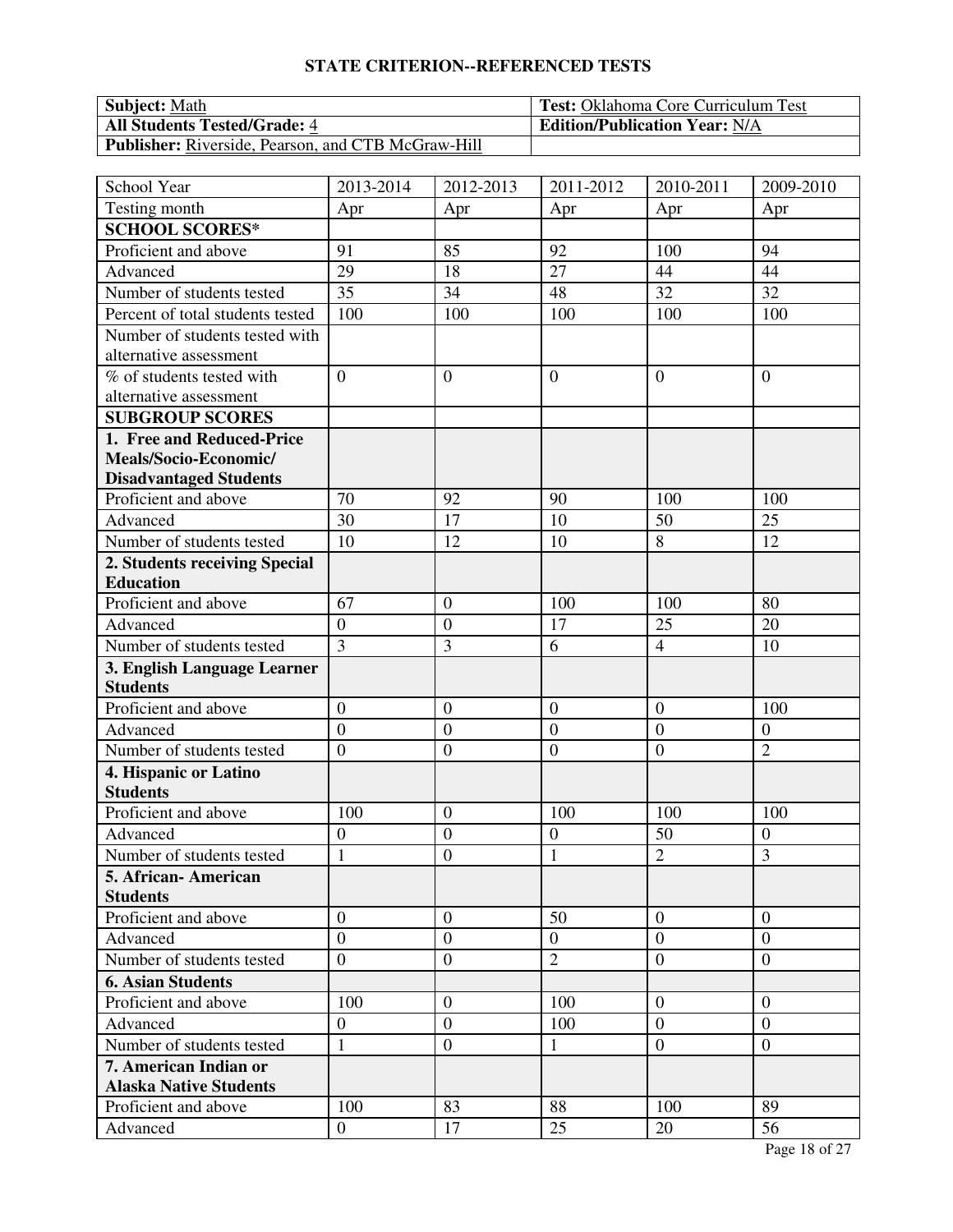| School Year                      | 2013-2014        | 2012-2013        | 2011-2012        | 2010-2011      | 2009-2010      |
|----------------------------------|------------------|------------------|------------------|----------------|----------------|
| Number of students tested        |                  | 6                | 8                | 10             | 9              |
| 8. Native Hawaiian or other      |                  |                  |                  |                |                |
| <b>Pacific Islander Students</b> |                  |                  |                  |                |                |
| Proficient and above             | $\overline{0}$   | 100              | $\theta$         | $\overline{0}$ | $\overline{0}$ |
| Advanced                         | $\overline{0}$   | $\boldsymbol{0}$ | $\overline{0}$   | $\overline{0}$ | $\overline{0}$ |
| Number of students tested        | $\overline{0}$   | 1                | $\overline{0}$   | $\mathbf{0}$   | $\overline{0}$ |
| 9. White Students                |                  |                  |                  |                |                |
| Proficient and above             | 89               | 88               | 94               | 100            | 95             |
| Advanced                         | 36               | 20               | 28               | 55             | 45             |
| Number of students tested        | 28               | 25               | 36               | 20             | 20             |
| 10. Two or More Races            |                  |                  |                  |                |                |
| identified Students              |                  |                  |                  |                |                |
| Proficient and above             | 100              | 50               | $\overline{0}$   | $\overline{0}$ | $\mathbf{0}$   |
| Advanced                         | $\boldsymbol{0}$ | $\overline{0}$   | $\overline{0}$   | $\mathbf{0}$   | $\overline{0}$ |
| Number of students tested        | $\mathbf{1}$     | $\overline{2}$   | $\boldsymbol{0}$ | $\overline{0}$ | $\mathbf{0}$   |
| 11. Other 1: Other 1             |                  |                  |                  |                |                |
| Proficient and above             |                  |                  |                  |                |                |
| Advanced                         |                  |                  |                  |                |                |
| Number of students tested        |                  |                  |                  |                |                |
| 12. Other 2: Other 2             |                  |                  |                  |                |                |
| Proficient and above             |                  |                  |                  |                |                |
| Advanced                         |                  |                  |                  |                |                |
| Number of students tested        |                  |                  |                  |                |                |
| 13. Other 3: Other 3             |                  |                  |                  |                |                |
| Proficient and above             |                  |                  |                  |                |                |
| Advanced                         |                  |                  |                  |                |                |
| Number of students tested        |                  |                  |                  |                |                |

**NOTES:** Our Testing vendors seem to change on a regular basis, not much consistency in that area. Riverside publisher for 2009-2010; Pearson 2011-2012 and 2010-2011;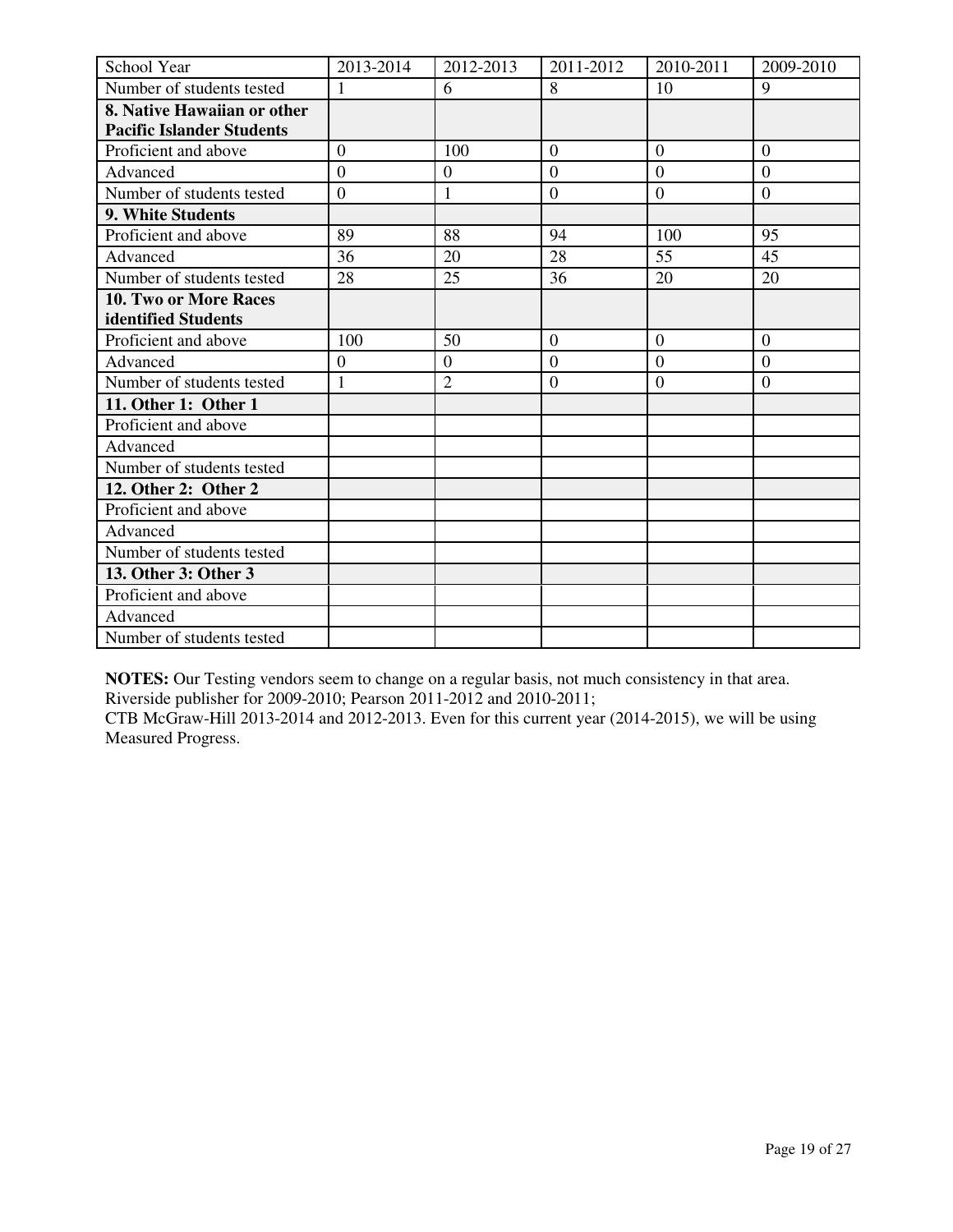| <b>Subject: Math</b>                                      | <b>Test: Oklahoma Core Curriculum Test</b> |
|-----------------------------------------------------------|--------------------------------------------|
|                                                           | (OCCT)                                     |
| <b>All Students Tested/Grade: 5</b>                       | <b>Edition/Publication Year: N/A</b>       |
| <b>Publisher:</b> Riverside, Pearson, and CTB McGraw-Hill |                                            |

| School Year                      | 2013-2014        | 2012-2013        | 2011-2012        | 2010-2011      | 2009-2010      |
|----------------------------------|------------------|------------------|------------------|----------------|----------------|
| Testing month                    | Apr              | Apr              | Apr              | Apr            | Apr            |
| <b>SCHOOL SCORES*</b>            |                  |                  |                  |                |                |
| Proficient and above             | 74               | 88               | 90               | 98             | 88             |
| Advanced                         | 24               | 38               | 33               | 55             | 65             |
| Number of students tested        | 38               | 42               | 30               | 42             | 34             |
| Percent of total students tested | 100              | 100              | 100              | 100            | 100            |
| Number of students tested with   |                  |                  |                  |                |                |
| alternative assessment           |                  |                  |                  |                |                |
| % of students tested with        | $\overline{0}$   | $\overline{0}$   | $\overline{0}$   | $\overline{0}$ | $\overline{0}$ |
| alternative assessment           |                  |                  |                  |                |                |
| <b>SUBGROUP SCORES</b>           |                  |                  |                  |                |                |
| 1. Free and Reduced-Price        |                  |                  |                  |                |                |
| Meals/Socio-Economic/            |                  |                  |                  |                |                |
| <b>Disadvantaged Students</b>    |                  |                  |                  |                |                |
| Proficient and above             | 58               | 75               | 89               | 93             | 89             |
| Advanced                         | $\overline{8}$   | 38               | 22               | 64             | 56             |
| Number of students tested        | 12               | 8                | 9                | 14             | 9              |
| 2. Students receiving Special    |                  |                  |                  |                |                |
| <b>Education</b>                 |                  |                  |                  |                |                |
| Proficient and above             | $\overline{0}$   | 25               | 67               | 90             | 80             |
| Advanced                         | $\overline{0}$   | $\boldsymbol{0}$ | $\boldsymbol{0}$ | 20             | 20             |
| Number of students tested        | $\overline{3}$   | $\overline{4}$   | 3                | 10             | 5              |
| 3. English Language Learner      |                  |                  |                  |                |                |
| <b>Students</b>                  |                  |                  |                  |                |                |
| Proficient and above             |                  |                  |                  |                |                |
| Advanced                         |                  |                  |                  |                |                |
| Number of students tested        |                  |                  |                  |                |                |
| 4. Hispanic or Latino            |                  |                  |                  |                |                |
| <b>Students</b>                  |                  |                  |                  |                |                |
| Proficient and above             | 100              | 100              | 100              | 100            | 50             |
| Advanced                         | $\boldsymbol{0}$ | $\boldsymbol{0}$ | $\boldsymbol{0}$ | 75             | 50             |
| Number of students tested        | $\mathbf{1}$     | $\overline{2}$   | 3                | $\overline{4}$ | $\mathbf{1}$   |
| 5. African- American             |                  |                  |                  |                |                |
| <b>Students</b>                  |                  |                  |                  |                |                |
| Proficient and above             | $\overline{0}$   | 50               | $\mathbf{0}$     | 50             | 67             |
| Advanced                         | $\overline{0}$   | $\mathbf{0}$     | $\boldsymbol{0}$ | 50             | 33             |
| Number of students tested        | $\boldsymbol{0}$ | $\overline{2}$   | $\boldsymbol{0}$ | $\overline{2}$ | $\overline{3}$ |
| <b>6. Asian Students</b>         |                  |                  |                  |                |                |
| Proficient and above             | $\boldsymbol{0}$ | 100              | $\overline{0}$   | 100            | $\overline{0}$ |
| Advanced                         | $\overline{0}$   | 100              | $\boldsymbol{0}$ | 100            | $\overline{0}$ |
| Number of students tested        | $\overline{0}$   | 1                | $\boldsymbol{0}$ | 1              | $\overline{0}$ |
| 7. American Indian or            |                  |                  |                  |                |                |
| <b>Alaska Native Students</b>    | 83               | 88               |                  |                |                |
| Proficient and above             |                  |                  | 100              | 100            | 100            |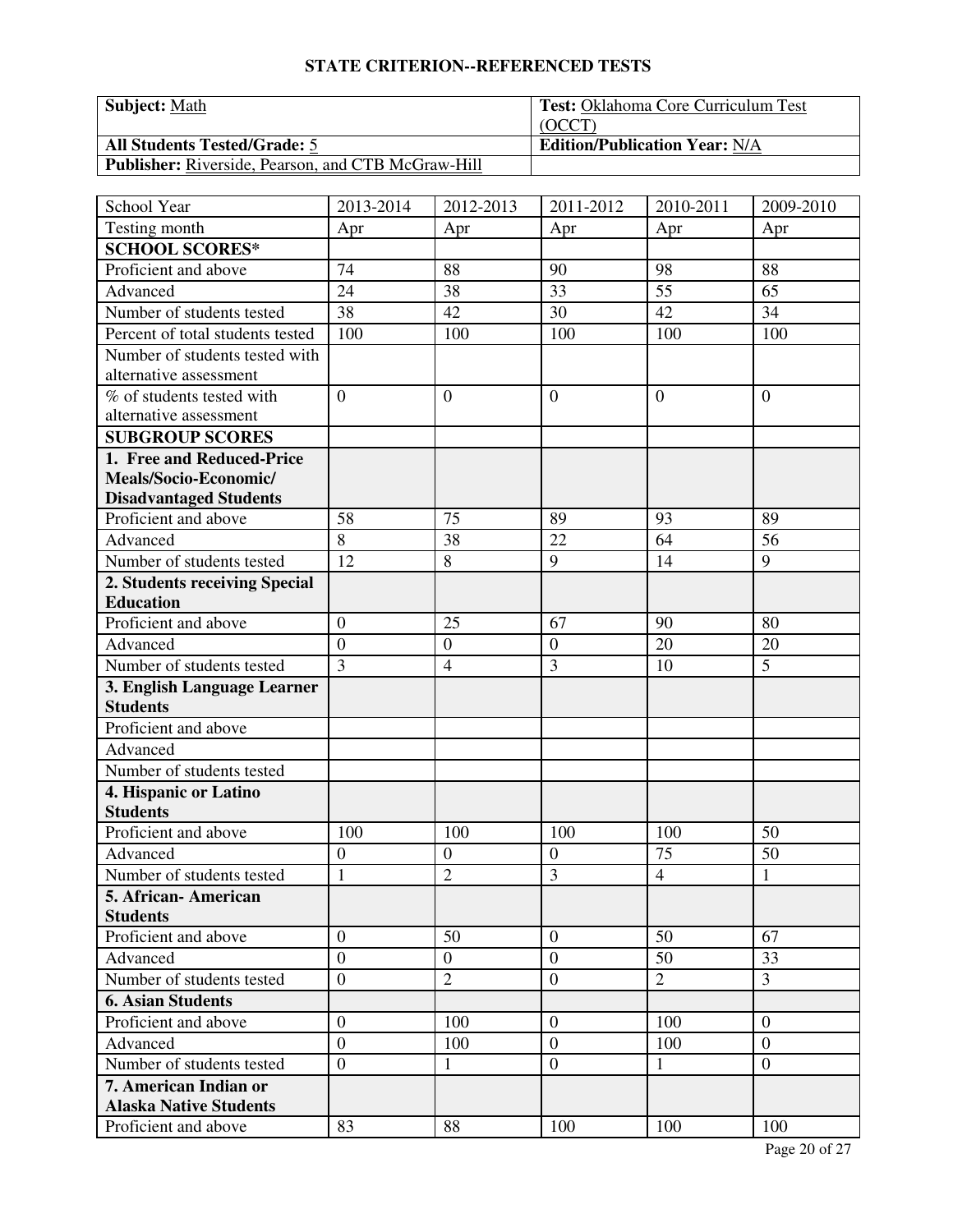| School Year                      | 2013-2014        | 2012-2013        | 2011-2012      | 2010-2011        | 2009-2010      |
|----------------------------------|------------------|------------------|----------------|------------------|----------------|
| Advanced                         | 50               | 50               | 17             | 50               | 50             |
| Number of students tested        | 6                | 8                | 6              | 14               | $\overline{4}$ |
| 8. Native Hawaiian or other      |                  |                  |                |                  |                |
| <b>Pacific Islander Students</b> |                  |                  |                |                  |                |
| Proficient and above             | 100              | $\theta$         | $\overline{0}$ | $\overline{0}$   | $\mathbf{0}$   |
| Advanced                         | $\mathbf{0}$     | $\overline{0}$   | $\theta$       | $\overline{0}$   | $\theta$       |
| Number of students tested        | 1                | $\boldsymbol{0}$ | $\overline{0}$ | $\theta$         | $\overline{0}$ |
| 9. White Students                |                  |                  |                |                  |                |
| Proficient and above             | 72               | 89               | 86             | 100              | 92             |
| Advanced                         | 21               | 39               | 43             | 52               | 72             |
| Number of students tested        | 29               | 28               | 21             | 21               | 25             |
| 10. Two or More Races            |                  |                  |                |                  |                |
| identified Students              |                  |                  |                |                  |                |
| Proficient and above             | $\overline{0}$   | 100              | $\overline{0}$ | $\boldsymbol{0}$ | $\mathbf{0}$   |
| Advanced                         | $\boldsymbol{0}$ | $\overline{0}$   | $\overline{0}$ | $\overline{0}$   | $\mathbf{0}$   |
| Number of students tested        | 1                | $\mathbf{1}$     | $\overline{0}$ | $\overline{0}$   | $\overline{0}$ |
| 11. Other 1: Other 1             |                  |                  |                |                  |                |
| Proficient and above             |                  |                  |                |                  |                |
| Advanced                         |                  |                  |                |                  |                |
| Number of students tested        |                  |                  |                |                  |                |
| 12. Other 2: Other 2             |                  |                  |                |                  |                |
| Proficient and above             |                  |                  |                |                  |                |
| Advanced                         |                  |                  |                |                  |                |
| Number of students tested        |                  |                  |                |                  |                |
| 13. Other 3: Other 3             |                  |                  |                |                  |                |
| Proficient and above             |                  |                  |                |                  |                |
| Advanced                         |                  |                  |                |                  |                |
| Number of students tested        |                  |                  |                |                  |                |

**NOTES:** Our Testing vendors seem to change on a regular basis, not much consistency in that area.

Riverside publisher for 2009-2010; Pearson 2011-2012 and 2010-2011;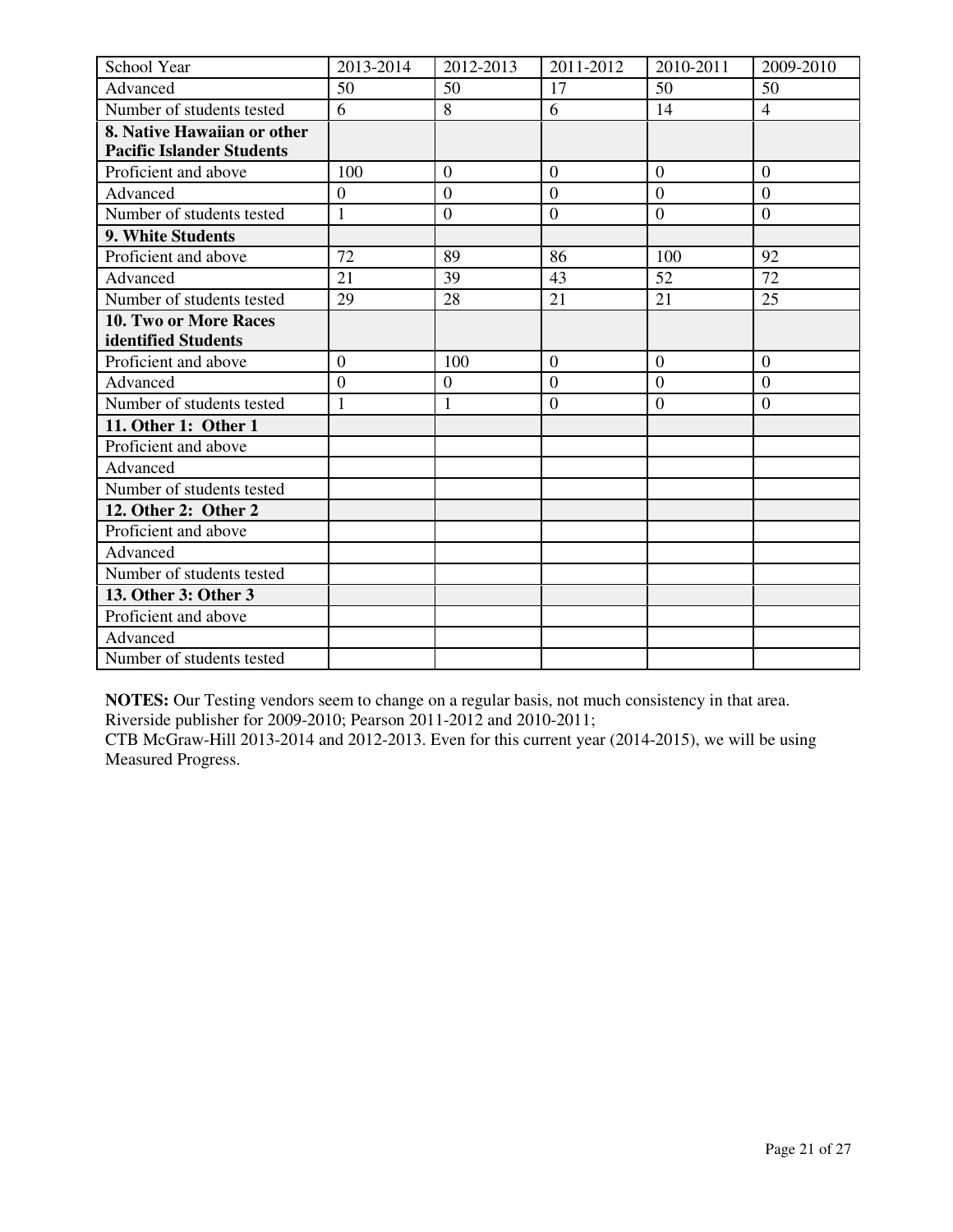| <b>Subject:</b> Reading/ELA                               | <b>Test: Oklahoma Core Curriculum Test</b> |
|-----------------------------------------------------------|--------------------------------------------|
|                                                           | (OCCT)                                     |
| <b>All Students Tested/Grade: 3</b>                       | <b>Edition/Publication Year: N/A</b>       |
| <b>Publisher:</b> Riverside, Pearson, and CTB McGraw-Hill |                                            |

| School Year                                            | 2013-2014        | 2012-2013        | 2011-2012                        | 2010-2011        | 2009-2010        |
|--------------------------------------------------------|------------------|------------------|----------------------------------|------------------|------------------|
| Testing month                                          | Apr              | Apr              | Apr                              | Apr              | Apr              |
| <b>SCHOOL SCORES*</b>                                  |                  |                  |                                  |                  |                  |
| Proficient and above                                   | 100              | 100              | 100                              | 100              | 97               |
| Advanced                                               | 6                | 14               | 13                               | 24               | 6                |
| Number of students tested                              | 34               | 36               | 40                               | 45               | 35               |
| Percent of total students tested                       | 100              | 100              | 100                              | 100              | 100              |
| Number of students tested with                         |                  |                  |                                  |                  |                  |
| alternative assessment                                 |                  |                  |                                  |                  |                  |
| % of students tested with                              | $\overline{0}$   | $\mathbf{0}$     | $\overline{0}$                   | $\overline{0}$   | $\overline{0}$   |
| alternative assessment                                 |                  |                  |                                  |                  |                  |
| <b>SUBGROUP SCORES</b>                                 |                  |                  |                                  |                  |                  |
| 1. Free and Reduced-Price                              |                  |                  |                                  |                  |                  |
| Meals/Socio-Economic/                                  |                  |                  |                                  |                  |                  |
| <b>Disadvantaged Students</b>                          |                  |                  |                                  |                  |                  |
| Proficient and above                                   | 100              | 100              | 100                              | 100              | 100              |
| Advanced                                               | $\boldsymbol{0}$ | 11               | 21                               | $\boldsymbol{0}$ | 8                |
| Number of students tested                              | $\overline{5}$   | 9                | 14                               | $\overline{4}$   | 12               |
| 2. Students receiving Special                          |                  |                  |                                  |                  |                  |
| <b>Education</b>                                       |                  |                  |                                  |                  |                  |
| Proficient and above                                   | 100              | 33               | 100                              | 100              | 75               |
| Advanced                                               | $\boldsymbol{0}$ | $\overline{0}$   | $\boldsymbol{0}$                 | $\boldsymbol{0}$ | $\boldsymbol{0}$ |
| Number of students tested                              | $\overline{2}$   | 3                | $\overline{2}$                   | $\overline{7}$   | $\overline{4}$   |
| 3. English Language Learner                            |                  |                  |                                  |                  |                  |
| <b>Students</b>                                        |                  |                  |                                  |                  |                  |
| Proficient and above                                   |                  |                  |                                  |                  |                  |
| Advanced                                               |                  |                  |                                  |                  |                  |
| Number of students tested                              |                  |                  |                                  |                  |                  |
| 4. Hispanic or Latino                                  |                  |                  |                                  |                  |                  |
| <b>Students</b>                                        |                  |                  |                                  |                  |                  |
| Proficient and above                                   | $\boldsymbol{0}$ | 100              | $\boldsymbol{0}$                 | 100              | 100              |
| Advanced                                               | $\mathbf{0}$     | $\boldsymbol{0}$ | $\overline{0}$                   | $\boldsymbol{0}$ | $\boldsymbol{0}$ |
| Number of students tested                              | $\overline{0}$   | 3                | $\overline{0}$                   | $\mathbf{1}$     | $\overline{2}$   |
| 5. African- American<br><b>Students</b>                |                  |                  |                                  |                  |                  |
| Proficient and above                                   | $\overline{0}$   | $\mathbf{0}$     | 100                              | 50               | $\mathbf{0}$     |
|                                                        | $\overline{0}$   | $\mathbf{0}$     |                                  | 50               | $\overline{0}$   |
| Advanced                                               | $\overline{0}$   | $\boldsymbol{0}$ | $\boldsymbol{0}$<br>$\mathbf{1}$ | $\overline{2}$   | $\boldsymbol{0}$ |
| Number of students tested                              |                  |                  |                                  |                  |                  |
| <b>6. Asian Students</b>                               |                  |                  |                                  |                  |                  |
| Proficient and above                                   |                  |                  |                                  |                  |                  |
| Advanced                                               |                  |                  |                                  |                  |                  |
| Number of students tested                              |                  |                  |                                  |                  |                  |
| 7. American Indian or<br><b>Alaska Native Students</b> |                  |                  |                                  |                  |                  |
| Proficient and above                                   | 100              | 100              | 100                              | 100              | 100              |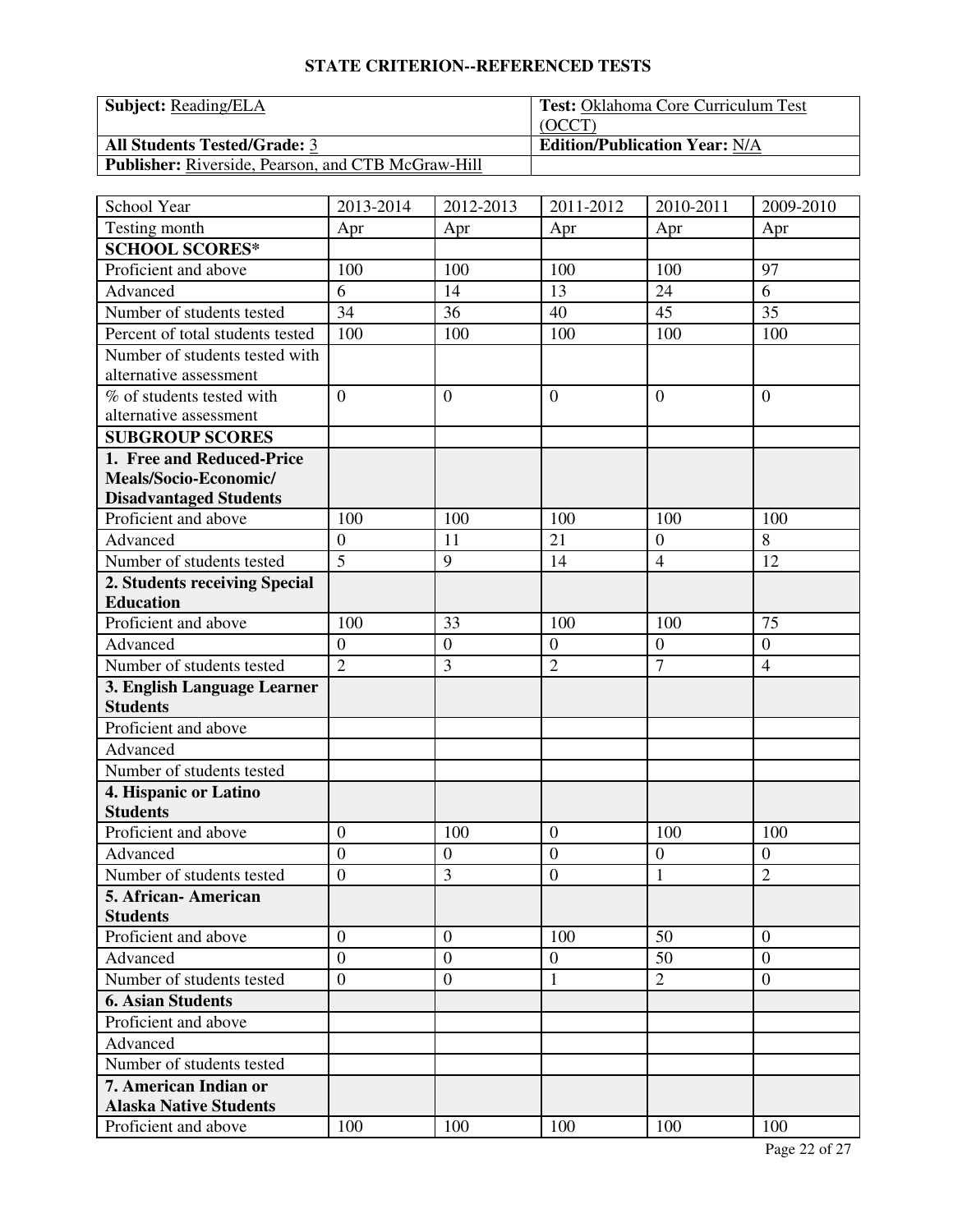| School Year                      | 2013-2014      | 2012-2013        | 2011-2012      | 2010-2011      | 2009-2010      |
|----------------------------------|----------------|------------------|----------------|----------------|----------------|
| Advanced                         | $\overline{0}$ | $\theta$         | 13             | 10             | $\mathbf{0}$   |
| Number of students tested        | $\overline{3}$ | $\overline{2}$   | 8              | 10             | $\overline{7}$ |
| 8. Native Hawaiian or other      |                |                  |                |                |                |
| <b>Pacific Islander Students</b> |                |                  |                |                |                |
| Proficient and above             | $\mathbf{0}$   | $\overline{0}$   | 100            | $\overline{0}$ | $\mathbf{0}$   |
| Advanced                         | $\overline{0}$ | $\boldsymbol{0}$ | $\overline{0}$ | $\overline{0}$ | $\overline{0}$ |
| Number of students tested        | $\overline{0}$ | $\mathbf{0}$     | $\mathbf{1}$   | $\overline{0}$ | $\overline{0}$ |
| 9. White Students                |                |                  |                |                |                |
| Proficient and above             | 100            | 100              | 100            | 100            | 96             |
| Advanced                         | $\overline{7}$ | 13               | 13             | 27             | 8              |
| Number of students tested        | 30             | 30               | 30             | 33             | 26             |
| 10. Two or More Races            |                |                  |                |                |                |
| identified Students              |                |                  |                |                |                |
| Proficient and above             | 100            | 100              | $\Omega$       | $\theta$       | $\Omega$       |
| Advanced                         | $\mathbf{0}$   | 100              | $\Omega$       | $\Omega$       | $\Omega$       |
| Number of students tested        | 1              | 1                | $\overline{0}$ | $\overline{0}$ | $\overline{0}$ |
| 11. Other 1: Other 1             |                |                  |                |                |                |
| Proficient and above             |                |                  |                |                |                |
| Advanced                         |                |                  |                |                |                |
| Number of students tested        |                |                  |                |                |                |
| 12. Other 2: Other 2             |                |                  |                |                |                |
| Proficient and above             |                |                  |                |                |                |
| Advanced                         |                |                  |                |                |                |
| Number of students tested        |                |                  |                |                |                |
| 13. Other 3: Other 3             |                |                  |                |                |                |
| Proficient and above             |                |                  |                |                |                |
| Advanced                         |                |                  |                |                |                |
| Number of students tested        |                |                  |                |                |                |

**NOTES:** Our Testing vendors seem to change on a regular basis, not much consistency in that area.

Riverside publisher for 2009-2010; Pearson 2011-2012 and 2010-2011;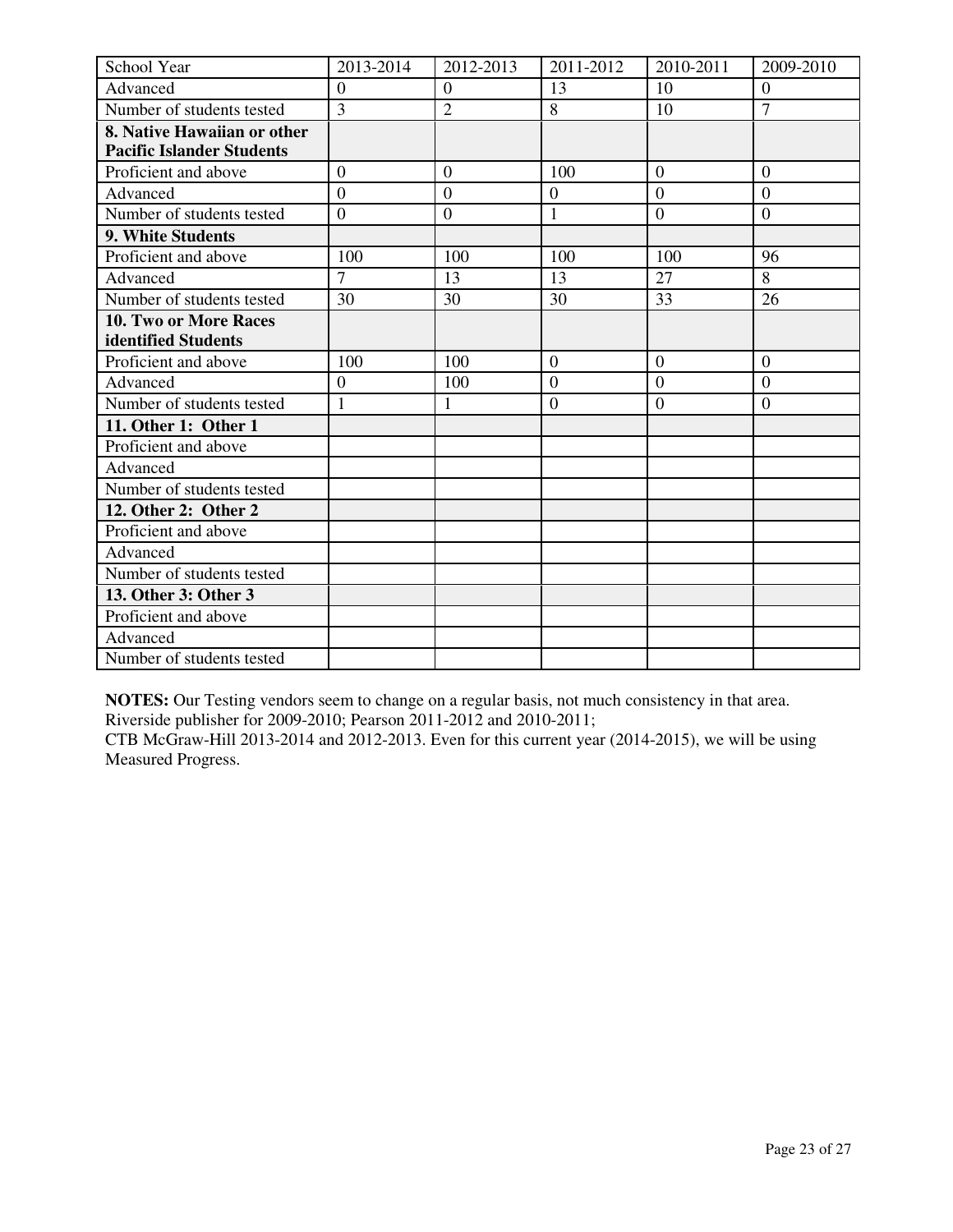| <b>Subject:</b> Reading/ELA                               | <b>Test: Oklahoma Core Curriculum Test</b> |
|-----------------------------------------------------------|--------------------------------------------|
|                                                           | (OCCT)                                     |
| <b>All Students Tested/Grade: 4</b>                       | <b>Edition/Publication Year: N/A</b>       |
| <b>Publisher:</b> Riverside, Pearson, and CTB McGraw-Hill |                                            |

| School Year                                            | 2013-2014        | 2012-2013        | 2011-2012        | 2010-2011        | 2009-2010      |
|--------------------------------------------------------|------------------|------------------|------------------|------------------|----------------|
| Testing month                                          | Apr              | Apr              | Apr              | Apr              | Apr            |
| <b>SCHOOL SCORES*</b>                                  |                  |                  |                  |                  |                |
| Proficient and above                                   | 97               | 100              | 98               | 97               | 100            |
| Advanced                                               | 20               | 15               | 10               | 28               | 9              |
| Number of students tested                              | 35               | 34               | 48               | 32               | 32             |
| Percent of total students tested                       | 100              | 100              | 100              | 100              | 100            |
| Number of students tested with                         |                  |                  |                  |                  |                |
| alternative assessment                                 |                  |                  |                  |                  |                |
| % of students tested with                              | $\overline{0}$   | $\overline{0}$   | $\overline{0}$   | $\overline{0}$   | $\overline{0}$ |
| alternative assessment                                 |                  |                  |                  |                  |                |
| <b>SUBGROUP SCORES</b>                                 |                  |                  |                  |                  |                |
| 1. Free and Reduced-Price                              |                  |                  |                  |                  |                |
| Meals/Socio-Economic/                                  |                  |                  |                  |                  |                |
| <b>Disadvantaged Students</b>                          |                  |                  |                  |                  |                |
| Proficient and above                                   | 100              | 100              | 90               | 100              | 92             |
| Advanced                                               | 20               | 8                | 10               | 50               | $\overline{8}$ |
| Number of students tested                              | 10               | 12               | 10               | 8                | 12             |
| 2. Students receiving Special                          |                  |                  |                  |                  |                |
| <b>Education</b>                                       |                  |                  |                  |                  |                |
| Proficient and above                                   | 67               | 67               | 100              | 100              | 100            |
| Advanced                                               | $\boldsymbol{0}$ | $\boldsymbol{0}$ | $\boldsymbol{0}$ | 25               | $\overline{0}$ |
| Number of students tested                              | $\overline{3}$   | 3                | 6                | $\overline{4}$   | 10             |
| 3. English Language Learner                            |                  |                  |                  |                  |                |
| <b>Students</b>                                        |                  |                  |                  |                  |                |
| Proficient and above                                   | $\overline{0}$   | $\boldsymbol{0}$ | $\mathbf{0}$     | $\mathbf{0}$     | 100            |
| Advanced                                               | $\overline{0}$   | $\overline{0}$   | $\boldsymbol{0}$ | $\mathbf{0}$     | $\mathbf{0}$   |
| Number of students tested                              | $\overline{0}$   | $\boldsymbol{0}$ | $\boldsymbol{0}$ | $\boldsymbol{0}$ | $\overline{2}$ |
| 4. Hispanic or Latino                                  |                  |                  |                  |                  |                |
| <b>Students</b>                                        |                  |                  |                  |                  |                |
| Proficient and above                                   | 100              | $\overline{0}$   | 100              | 100              | 100            |
| Advanced                                               | $\boldsymbol{0}$ | $\mathbf{0}$     | $\boldsymbol{0}$ | 100              | $\mathbf{0}$   |
| Number of students tested                              | $\overline{4}$   | $\overline{0}$   | $\mathbf{1}$     | $\overline{2}$   | 3              |
| 5. African- American                                   |                  |                  |                  |                  |                |
| <b>Students</b>                                        |                  |                  |                  |                  |                |
| Proficient and above                                   | $\overline{0}$   | $\mathbf{0}$     | 50               | $\overline{0}$   | $\mathbf{0}$   |
| Advanced                                               | $\overline{0}$   | $\overline{0}$   | $\mathbf{0}$     | $\overline{0}$   | $\mathbf{0}$   |
| Number of students tested                              | $\boldsymbol{0}$ | $\overline{0}$   | $\overline{2}$   | $\boldsymbol{0}$ | $\overline{0}$ |
| <b>6. Asian Students</b>                               |                  |                  |                  |                  |                |
| Proficient and above                                   | 100              | $\overline{0}$   | 100              | $\overline{0}$   | $\overline{0}$ |
| Advanced                                               | $\boldsymbol{0}$ | $\boldsymbol{0}$ | $\overline{0}$   | $\overline{0}$   | $\overline{0}$ |
| Number of students tested                              | $\mathbf{1}$     | $\overline{0}$   | $\mathbf{1}$     | $\mathbf{0}$     | $\overline{0}$ |
| 7. American Indian or<br><b>Alaska Native Students</b> |                  |                  |                  |                  |                |
| Proficient and above                                   | 100              | 100              | 100              | 90               | 100            |
|                                                        |                  |                  |                  |                  |                |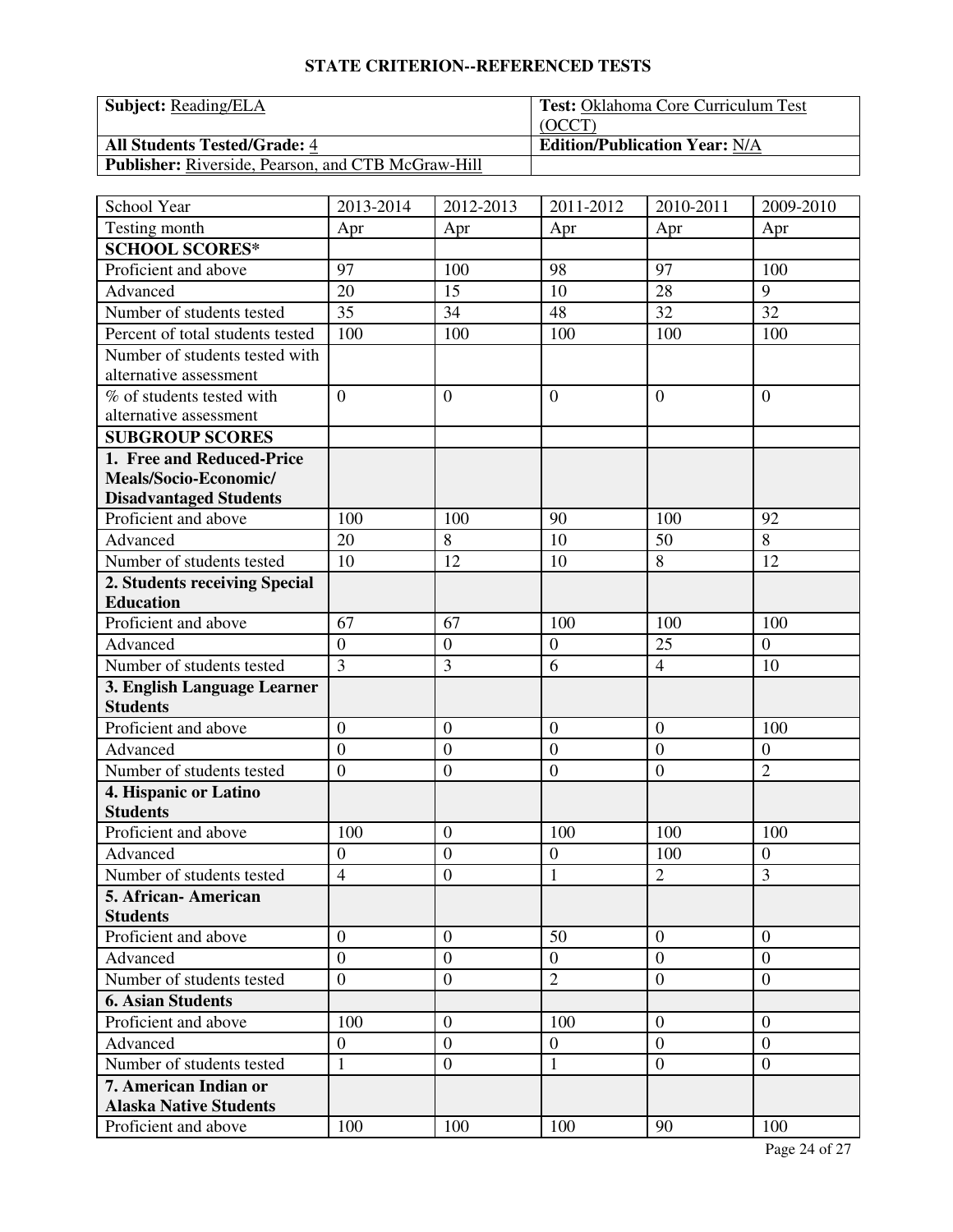| School Year                      | 2013-2014      | 2012-2013        | 2011-2012        | 2010-2011      | 2009-2010      |
|----------------------------------|----------------|------------------|------------------|----------------|----------------|
| Advanced                         | $\overline{0}$ | 50               | $\overline{0}$   | 10             | $\overline{0}$ |
| Number of students tested        | $\mathbf{1}$   | 6                | 8                | 10             | 9              |
| 8. Native Hawaiian or other      |                |                  |                  |                |                |
| <b>Pacific Islander Students</b> |                |                  |                  |                |                |
| Proficient and above             | $\overline{0}$ | 100              | $\overline{0}$   | $\overline{0}$ | $\overline{0}$ |
| Advanced                         | $\overline{0}$ | $\boldsymbol{0}$ | $\overline{0}$   | $\overline{0}$ | $\overline{0}$ |
| Number of students tested        | $\overline{0}$ | $\mathbf{1}$     | $\boldsymbol{0}$ | $\overline{0}$ | $\overline{0}$ |
| 9. White Students                |                |                  |                  |                |                |
| Proficient and above             | 96             | 100              | 100              | 100            | 100            |
| Advanced                         | 25             | 8                | 14               | 30             | 15             |
| Number of students tested        | 28             | 25               | 36               | 20             | 20             |
| 10. Two or More Races            |                |                  |                  |                |                |
| identified Students              |                |                  |                  |                |                |
| Proficient and above             | 100            | 100              | $\Omega$         | $\theta$       | $\Omega$       |
| Advanced                         | $\overline{0}$ | $\theta$         | $\Omega$         | $\Omega$       | $\Omega$       |
| Number of students tested        | 1              | $\overline{2}$   | $\overline{0}$   | $\overline{0}$ | $\overline{0}$ |
| 11. Other 1: Other 1             |                |                  |                  |                |                |
| Proficient and above             |                |                  |                  |                |                |
| Advanced                         |                |                  |                  |                |                |
| Number of students tested        |                |                  |                  |                |                |
| 12. Other 2: Other 2             |                |                  |                  |                |                |
| Proficient and above             |                |                  |                  |                |                |
| Advanced                         |                |                  |                  |                |                |
| Number of students tested        |                |                  |                  |                |                |
| 13. Other 3: Other 3             |                |                  |                  |                |                |
| Proficient and above             |                |                  |                  |                |                |
| Advanced                         |                |                  |                  |                |                |
| Number of students tested        |                |                  |                  |                |                |

**NOTES:** Our Testing vendors seem to change on a regular basis, not much consistency in that area.

Riverside publisher for 2009-2010; Pearson 2011-2012 and 2010-2011;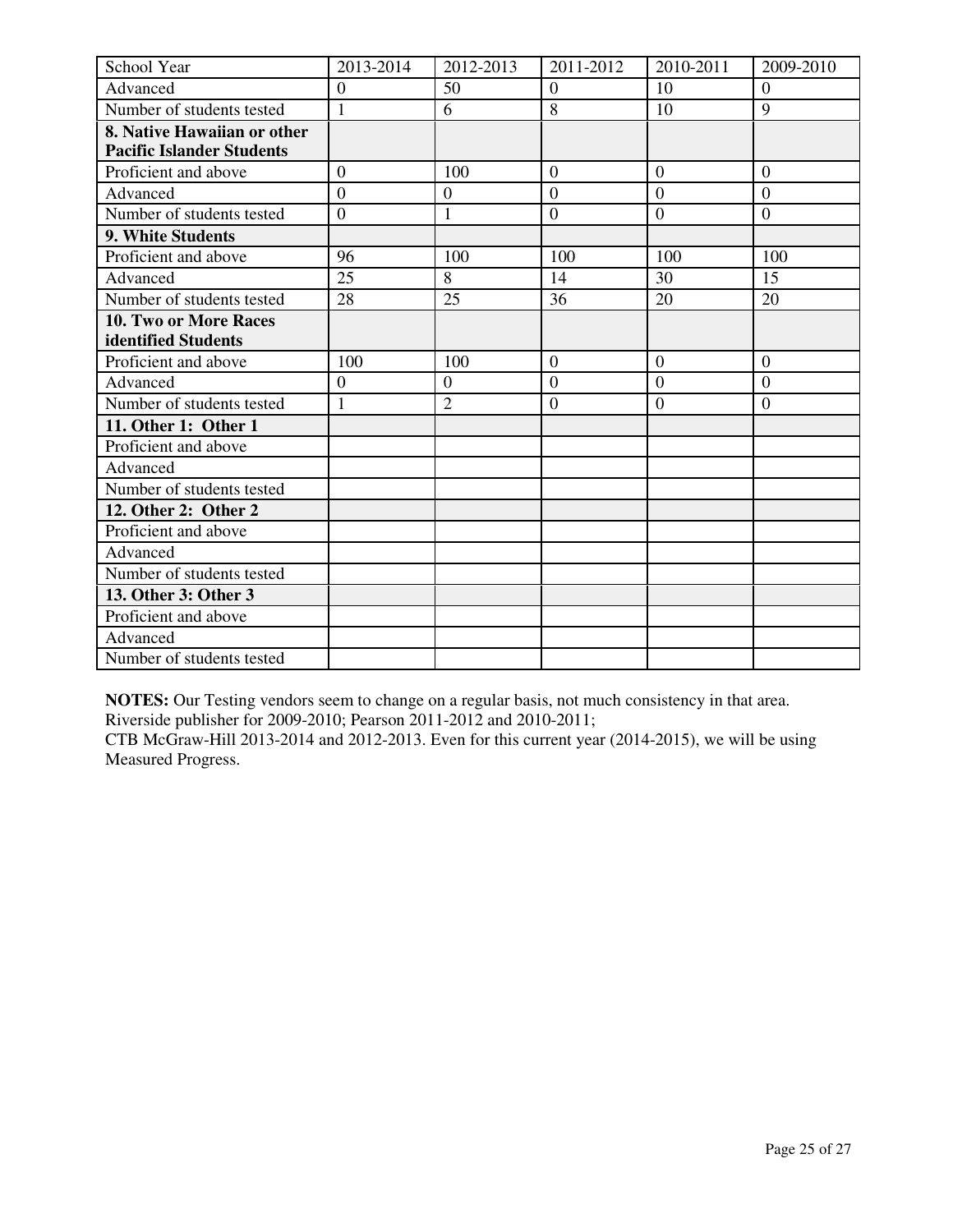| <b>Subject:</b> Reading/ELA                               | <b>Test:</b> Oklahoma Core Curriculum Test |
|-----------------------------------------------------------|--------------------------------------------|
| <b>All Students Tested/Grade: 5</b>                       | <b>Edition/Publication Year: N/A</b>       |
| <b>Publisher:</b> Riverside, Pearson, and CTB McGraw-Hill |                                            |

| School Year                      | 2013-2014        | 2012-2013        | 2011-2012        | 2010-2011      | 2009-2010        |
|----------------------------------|------------------|------------------|------------------|----------------|------------------|
| Testing month                    | Apr              | Apr              | Apr              | Apr            | Apr              |
| <b>SCHOOL SCORES*</b>            |                  |                  |                  |                |                  |
| Proficient and above             | 95               | 93               | 97               | 100            | 100              |
| Advanced                         | 32               | 19               | 43               | 26             | 35               |
| Number of students tested        | 38               | 42               | 30               | 42             | 34               |
| Percent of total students tested | 100              | 100              | 100              | 100            | 100              |
| Number of students tested with   |                  |                  |                  |                |                  |
| alternative assessment           |                  |                  |                  |                |                  |
| % of students tested with        | $\overline{0}$   | $\overline{0}$   | $\overline{0}$   | $\overline{0}$ | $\theta$         |
| alternative assessment           |                  |                  |                  |                |                  |
| <b>SUBGROUP SCORES</b>           |                  |                  |                  |                |                  |
| 1. Free and Reduced-Price        |                  |                  |                  |                |                  |
| Meals/Socio-Economic/            |                  |                  |                  |                |                  |
| <b>Disadvantaged Students</b>    |                  |                  |                  |                |                  |
| Proficient and above             | 92               | 63               | 100              | 100            | 100              |
| Advanced                         | 33               | $\boldsymbol{0}$ | 33               | $\overline{7}$ | 44               |
| Number of students tested        | 12               | 8                | 9                | 14             | 9                |
| 2. Students receiving Special    |                  |                  |                  |                |                  |
| <b>Education</b>                 |                  |                  |                  |                |                  |
| Proficient and above             | 33               | 25               | 33               | 100            | 40               |
| Advanced                         | $\boldsymbol{0}$ | 25               | $\boldsymbol{0}$ | 10             | $\boldsymbol{0}$ |
| Number of students tested        | $\overline{3}$   | $\overline{4}$   | 3                | 10             | 5                |
| 3. English Language Learner      |                  |                  |                  |                |                  |
| <b>Students</b>                  |                  |                  |                  |                |                  |
| Proficient and above             |                  |                  |                  |                |                  |
| Advanced                         |                  |                  |                  |                |                  |
| Number of students tested        |                  |                  |                  |                |                  |
| 4. Hispanic or Latino            |                  |                  |                  |                |                  |
| <b>Students</b>                  |                  |                  |                  |                |                  |
| Proficient and above             | 100              | 100              | 100              | 100            | 100              |
| Advanced                         | $\mathbf{0}$     | 50               | $\boldsymbol{0}$ | 100            | 50               |
| Number of students tested        | $\mathbf{1}$     | $\overline{2}$   | $\overline{3}$   | $\overline{4}$ | $\overline{2}$   |
| 5. African-American              |                  |                  |                  |                |                  |
| <b>Students</b>                  |                  |                  |                  |                |                  |
| Proficient and above             | $\overline{0}$   | 50               | $\mathbf{0}$     | 100            | 100              |
| Advanced                         | $\overline{0}$   | $\boldsymbol{0}$ | $\overline{0}$   | $\overline{0}$ | 33               |
| Number of students tested        | $\overline{0}$   | $\overline{2}$   | $\boldsymbol{0}$ | $\overline{2}$ | $\overline{3}$   |
| <b>6. Asian Students</b>         |                  |                  |                  |                |                  |
| Proficient and above             | $\boldsymbol{0}$ | $\boldsymbol{0}$ | $\overline{0}$   | 100            | $\overline{0}$   |
| Advanced                         | $\overline{0}$   | $\boldsymbol{0}$ | $\overline{0}$   | $\overline{0}$ | $\theta$         |
| Number of students tested        | $\overline{0}$   | $\overline{0}$   | $\boldsymbol{0}$ | $\mathbf{1}$   | $\mathbf{0}$     |
| 7. American Indian or            |                  |                  |                  |                |                  |
| <b>Alaska Native Students</b>    |                  |                  |                  |                |                  |
| Proficient and above             | 100              | 100              | 100              | 100            | 100              |
| Advanced                         | 50               | 100              | 33               | 21             | 25               |